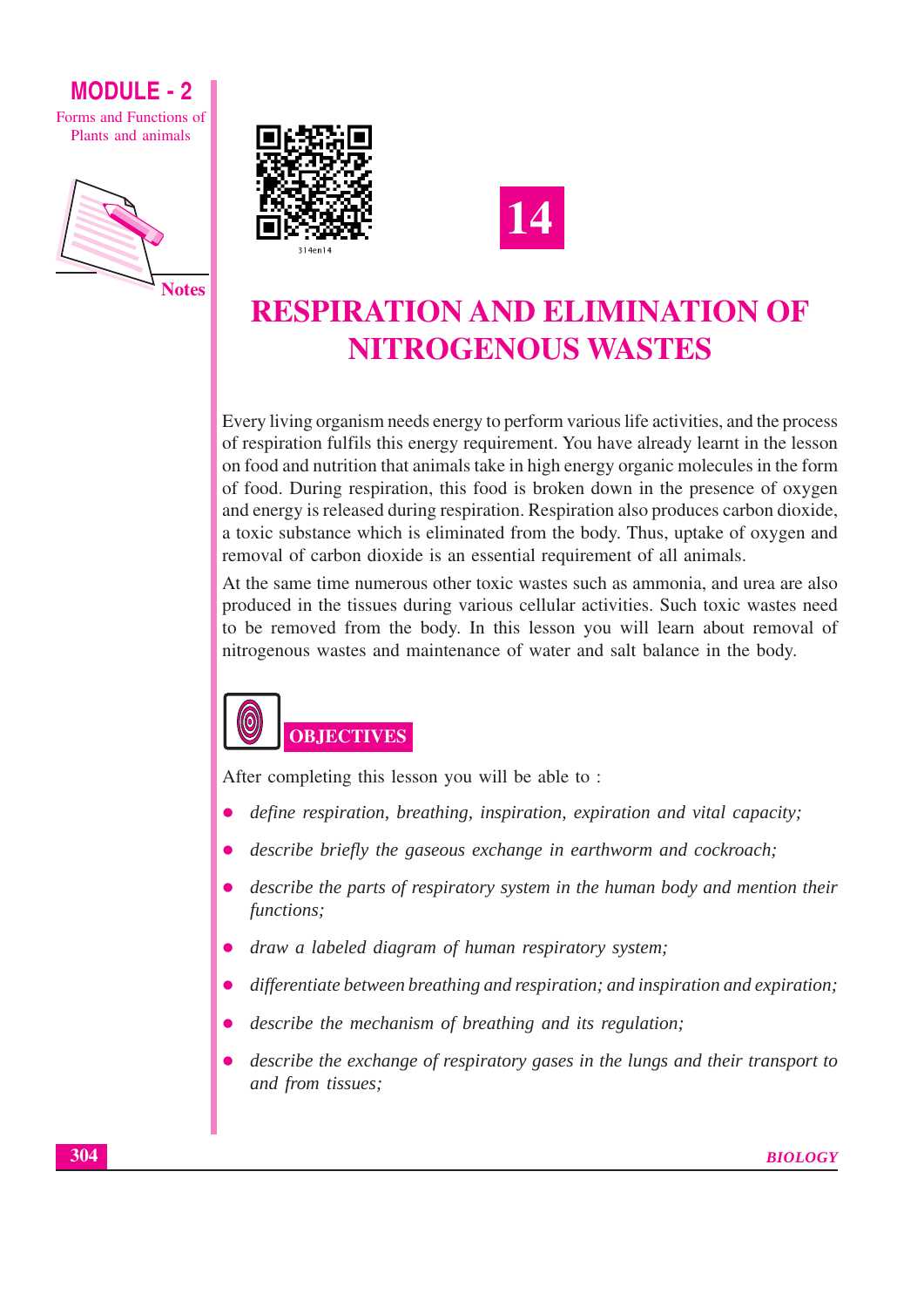- $\bullet$  name some common ailments of respiratory system and suggest their prevention;
- define excretion and mention its importance:
- explain the terms such as ammonotelism, ureotelism and uricotelism;
- list the organs of excretion in cockroach;
- list the parts of human excretory system and mention their functions;
- explain ultrafiltration and describe how urine is formed in humans;
- draw the microscopic structure of the human kidney;
- list the normal and abnormal components of urine:
- explain the mechanism of osmoregulation and its regulation by  $ADH$ ;
- explain the role renin-angiotensin system in regulating blood volume and blood pressure.
- explain the role of dialysis and kidney transplantation in case of kidney failure;
- explain the role of liver in excretion.

#### **14.1 RESPIRATION**

Respiration is the stepwise oxidation of glucose (and other nutrients) which results in the release of energy that is stored in the cytosol in the form of ATP (adenosine triphosphate). Whenever energy is required by our body, ATP is broken down and large amount of energy is released.

#### **Respiration is completed in following steps :**

#### **Step-1 Gaseous exchange**

It involves exchange of gases between the cell and its surrounding medium. The cells obtain oxygen from the environment and return carbon dioxide and water vapour to it. In most higher animals this exchange of gases takes place in two phases :

- (a) exchange of gases between the animal body and its external environment, also called ventilation or breathing.
- (b) transport of gases  $O_2$  and  $CO_2$  between the respiratory surface and the cells.

Oxygen obtained from the atmosphere is used up in the second step *i.e.* during cellular respiration, which occurs inside the cell.

#### **Step 2 Cellular Respiration**

It is a complex and elaborate process which occurs in the cytoplasm and the mitochondria. It involves :

- (i) the uptake of oxygen by tissues,
- (ii) stepwise oxidation of glucose molecules and other nutrients, and
- (iii) release of carbon dioxide and energy.

Thus ultimate goal of respiratory system is to provide oxygen to the tissues for oxidation of food and removal of carbon dioxide from them.

Forms and Functions of Plants and animals

**MODULE - 2** 

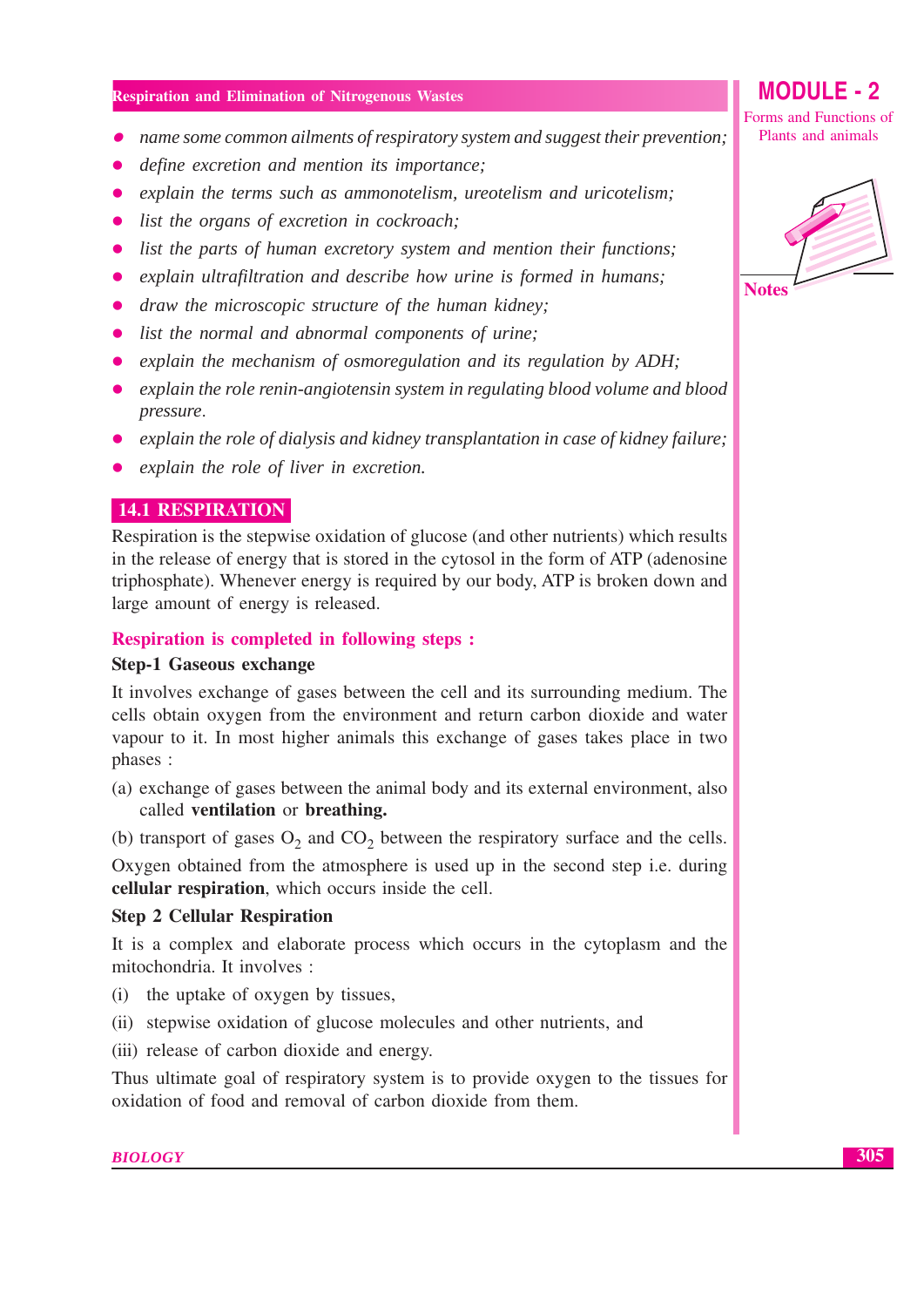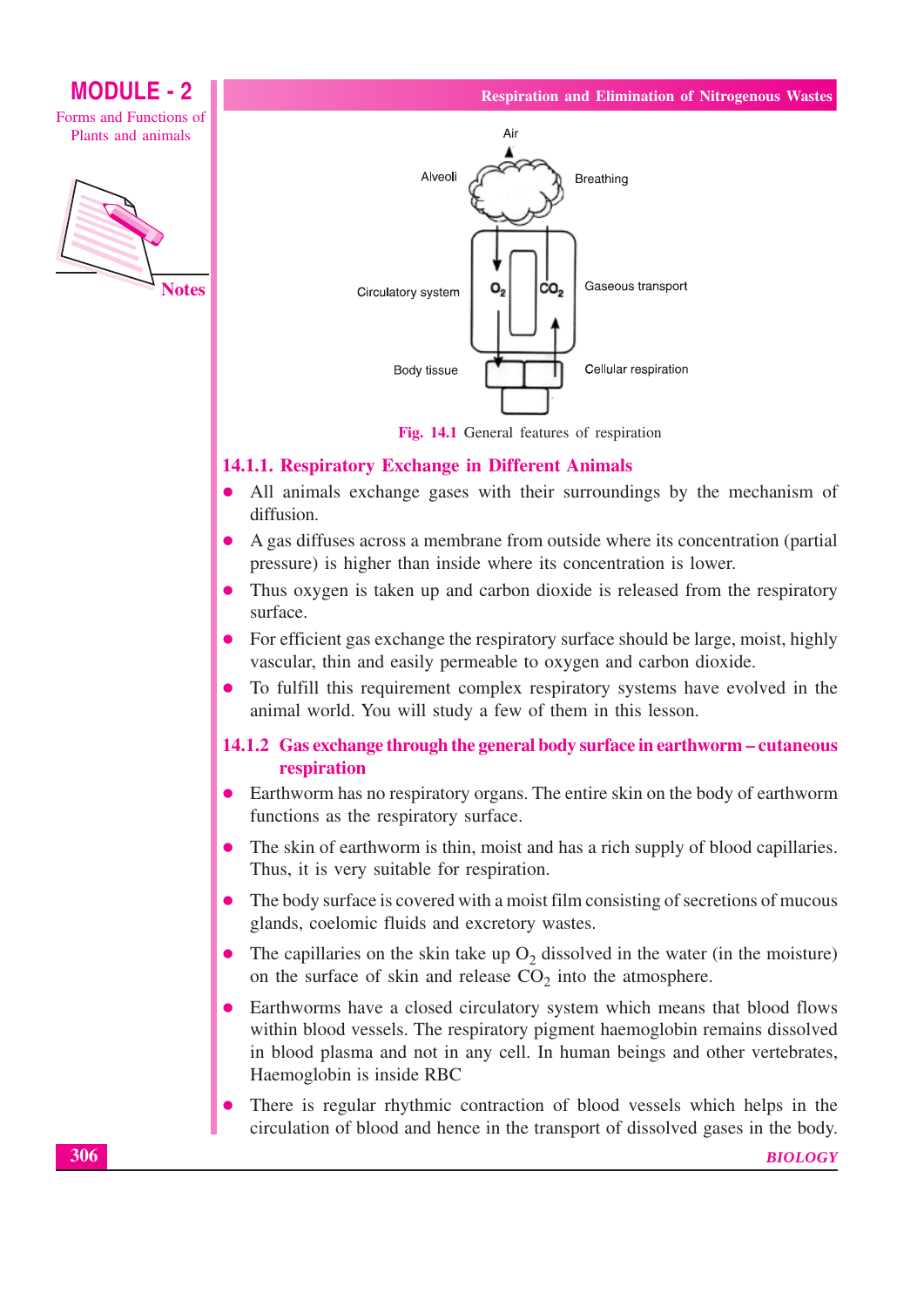Even frogs show cutaneous respiration (respiration through skin) across their moist skin, particularly during hibernation when they become inactive during the winter to avoid cold. However, frogs are mainly lung breathing animals.

#### 14.1.3 Tracheal System in Cockroach

You must have noticed that the insects keep expanding and contracting their abdomen. This is to allow gaseous exchange.

- Like majority of insects, cockroach respires by means of internal tubes called  $\bullet$ tracheae.
- These tubes branch out extensively inside the body and carry air directly to the tissues from the atmosphere.
- In cockroach, respiration does not involve blood as shown in the flow chart given below and therefore it is very fast and very efficient. Tracheae open up to the exterior by paired slit like apertures called spiracles. Spiracles are found on the sides in the thorax and abdomen.
- The fine branches of tracheal trunks called **tracheoles** finally penetrate the cells of the body and allow diffusion of respiratory gases directly into and from the cells.
- The ends of the tracheoles are thin and filled with fluid in which respiratory gases dissolve. The inflow and outflow of air is affected by alternate contraction and expansion of the abdomen.



Fig. 14.2 Tracheal system in a cockroach

#### 14.1.4 Respiratory system in humans (pulmonary respiration)

- Humans have a well developed respiratory system suitable for meeting the higher requirement of oxygen in their bodies.
- The respiratory system consists of nostrils, nasal cavity, pharynx, larynx, trachea, and bronchi.
- The two bronchi branch extensively into bronchioles, terminal bronchioles and ultimately end in the air sacs called alveoli. The bronchioles, their branches and air sacs are enclosed in a double membrane called pleural membrane to form the lungs. The lungs are the main respiratory organs.

**BIOLOGY** 

**MODULE - 2** 

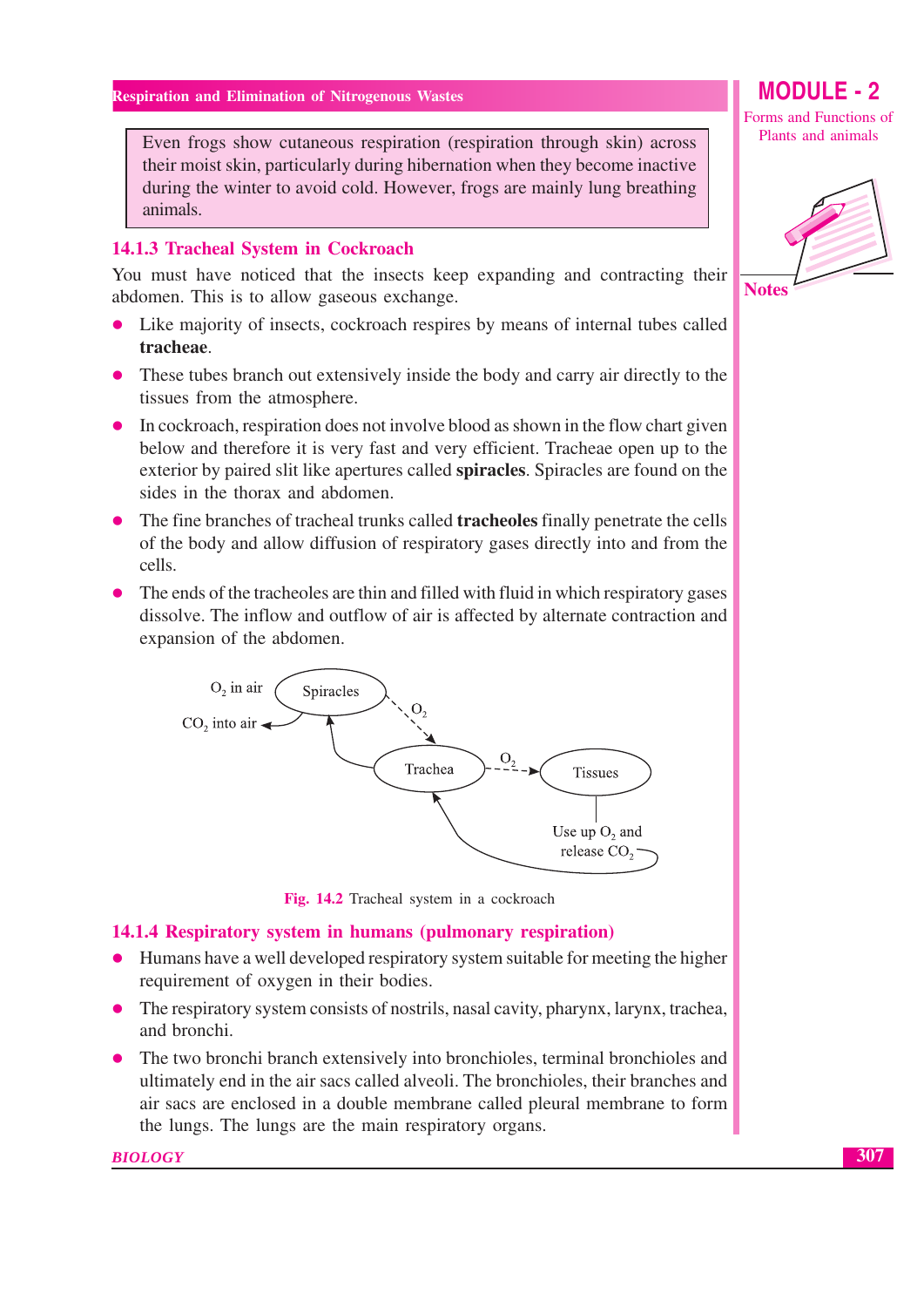Forms and Functions of Plants and animals



**Respiration and Elimination of Nitrogenous Wastes** 

- Air passes through nostrils into bronchi, to bronchioles and into air sacs which  $\bullet$ are thin walled sacs with a single layer of cells and heavily covered with blood capillaries.  $O_2$  from alveoli passes into capillaries and  $CO_2$  from other capillaries diffuses into alveoli for being removed. Alveoli are the organs where the actual gaseous exchange occurs.
- The double layer pleural membrane covers the lungs for its protection. It contains pleural fluid, which makes the movement of the lungs easy.
- Each lung consists of a tree like system of branched bronchial tubes.
- The finest of them terminate into millions of tiny sac like structures called alveoli.
- Alveolar membrane is very thin, moist and richly supplied with blood capillaries.
- The walls of both the capillaries and alveoli consist of a single layer of flattened epithelial cells.

Refer to the following table 14.1 to get an idea of the structure and functions of different parts of the human respiratory system.

| Organ                          | <b>Structure</b>                                                                                                                                     | <b>Function</b>                                                                                                                                                                                                                                                           |
|--------------------------------|------------------------------------------------------------------------------------------------------------------------------------------------------|---------------------------------------------------------------------------------------------------------------------------------------------------------------------------------------------------------------------------------------------------------------------------|
| <b>Nostril</b><br>Nasal Cavity | Opening of Nose<br>Covered with mucous<br>membrane and cilia                                                                                         | Filtration of unwanted particles.<br>Traps dust, bacteria; warms and<br>moistens the air in the pharynx.                                                                                                                                                                  |
| Pharynx (Throat)               | Muscular Tube                                                                                                                                        | The common passage for both<br>respiratory gases and food moving<br>into digestive passage, separated<br>by epiglottis Epiglottis is a flap<br>like structure that closes the tracheal<br>opening (opening of the wind pipe)<br>called glottis when food is<br>swallowed. |
| Larynx<br>/Voice Box)          | A small cartilaginous<br>organ with vocal<br>cords: lined by<br>ciliated epithelium                                                                  | Connects pharynx to the trachea;<br>helps in sound production.                                                                                                                                                                                                            |
| Trachea (Wind pipe)            | Supported by C-shaped<br>cartilaginous rings<br>to prevent it from<br>collapsing. Trachea<br>divides into two<br>bronchi and enters<br>the two lungs | Passage for air upto bronchi.                                                                                                                                                                                                                                             |
| Bronchus (Plural:<br>Bronchi)  | Elastic, ciliated and<br>covered with mucous<br>epithelium                                                                                           | Enters the lungs and divides<br>to form secondary bronchi, tertiary<br>bronchioles and ultimately terminal<br>bronchioles. Together they form the<br>bronchial tree.                                                                                                      |

#### Table 14.1 Respiratory organs of human body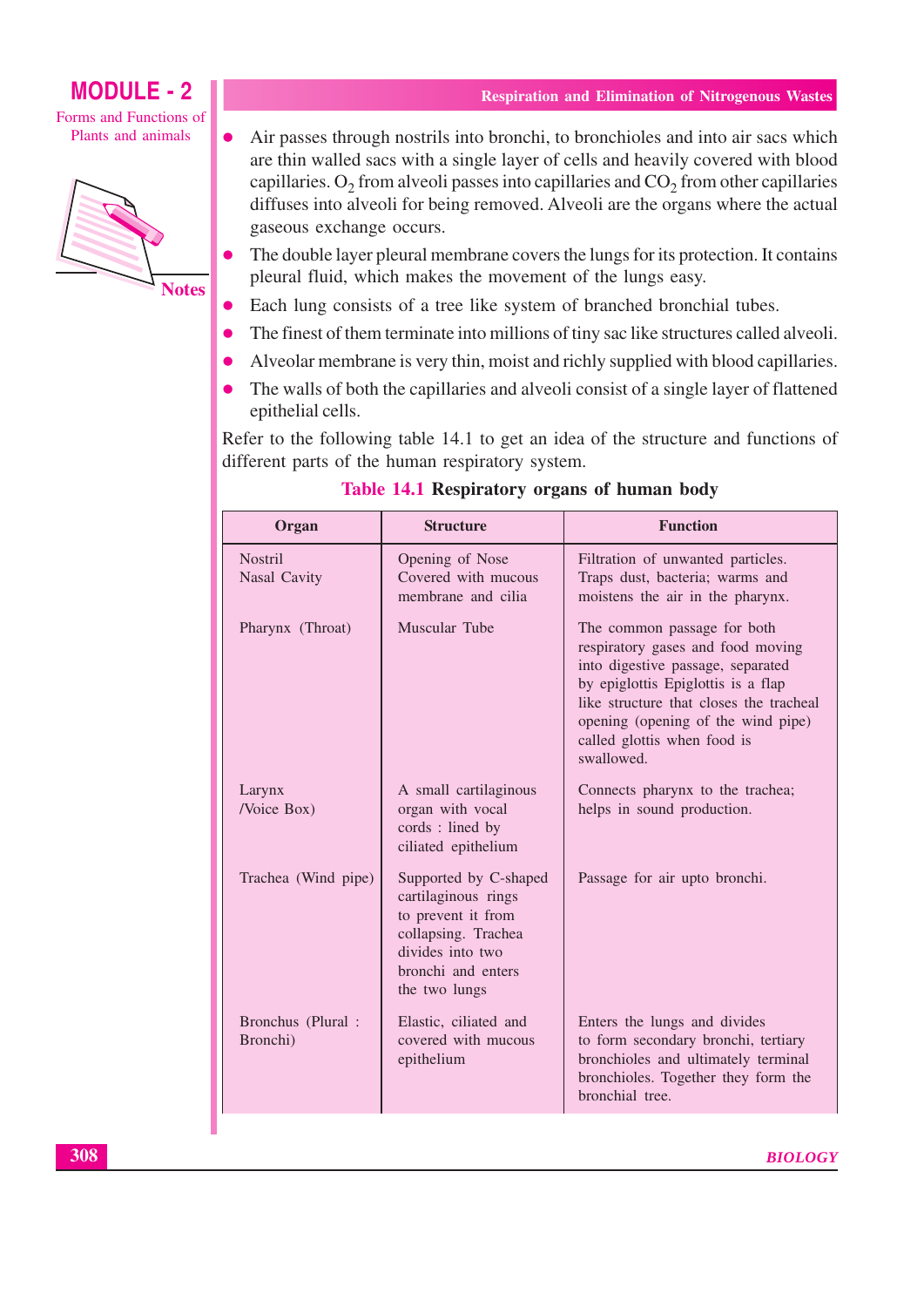|                    |                                                |                          | Forms and Functions of |
|--------------------|------------------------------------------------|--------------------------|------------------------|
| <b>Bronchioles</b> | Small terminal                                 | Convey air into alveoli. | Plants and animals     |
|                    | branches of bronchus                           |                          |                        |
|                    | leading to alveoli                             |                          |                        |
| Alveoli (Air sacs) | Supplied with blood<br>capillaries, thin moist | Exchange of Gases.       |                        |



 $(a)$ 

Fig. 14.3 (a) Human lungs (b) branching of bronchi upto terminal alveoli

 $(b)$ 



| <b>Breathing</b>                                                                   | <b>Respiration</b>                                                                                         |
|------------------------------------------------------------------------------------|------------------------------------------------------------------------------------------------------------|
| Physical process                                                                   | Bio-chemical process involving enzymes                                                                     |
| Takes place only in reptiles, birds and<br>mammals                                 | 2. Occurs in all organisms                                                                                 |
| 3. It is a rhythmic process                                                        | 3. It is a continuous process                                                                              |
| 4. It is an extracellular process                                                  | 4. It is an intracellular process                                                                          |
| 5. It involves gaseous exchange between the<br>animal and its external environment | 5. It involves enzymatic breakdown of<br>glucose in the presence or absence of<br>Oxygen to release energy |



1. Define respiration

2. Name the two gases that are exchanged during respiration.

**BIOLOGY** 

**MODULE - 2** 

**Notes**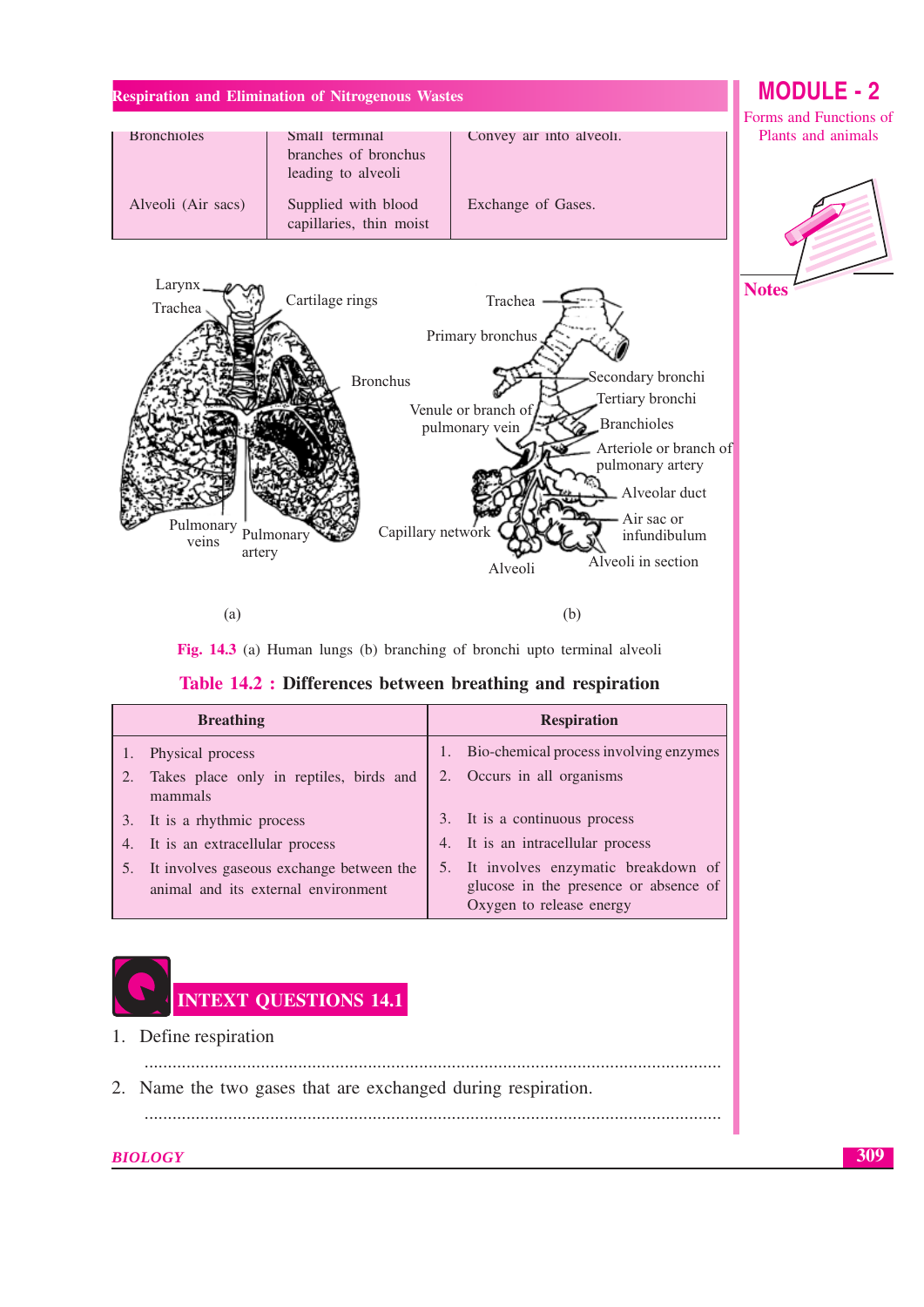Forms and Functions of Plants and animals



- for the colour. 5. How is oxygen transported to the cells in the cockroach? 6. Name the group of animals in which blood is not involved in gaseous exchange. 8. Trace the path of air from the nostrils to the lungs in the human body. warmed in humans **14.2 MECHANISM OF PULMONARY RESPIRATION** dioxide between the atmospheric air and the lungs. (ii) Exchange of gases at the alveolar surface.
- (iii) Transport and exchange of gases in the tissues.
- (iv) Cellular respiration.

## 14.2.1 Breathing or pulmonary ventilation

It is a mechanical process of taking in atmospheric air into the lungs and giving out carbon dioxide. Breathing is an involuntary process but under special conditions it can become voluntary also. It consists of two steps during which lungs are contracted and expanded alternately.

- 1. Inspiration or taking air in, and
- 2. Expiration or forcing air out (refer to Fig. 14.4).
- 1. Inspiration (The intake of air): A muscular dome shaped diaphragm is present at the base of the lungs. On contraction it becomes flattened and lowered. The lower surface of lungs is pulled downwards and the volume of lungs increases.

## **Respiration and Elimination of Nitrogenous Wastes**

3. What is cutaneous respiration? Name one animal that undertakes cutaneous

respiration.

4. What is the colour of the blood of the earthworm? Name the pigment responsible

- 
- 
- 7. How does trachea communicate with the exterior in cockroach?

- 
- 9. Name the part of the respiratory system where air is filtered, moistened and
- 10. What is the function of the epiglottis in humans?

The main purpose of respiratory system is to provide oxygen to the tissues and to remove carbon dioxide from them. This entire process is achieved through the following steps:

- $(i)$ Breathing or pulmonary ventilation leading to exchange of oxygen and carbon
- 
- 
-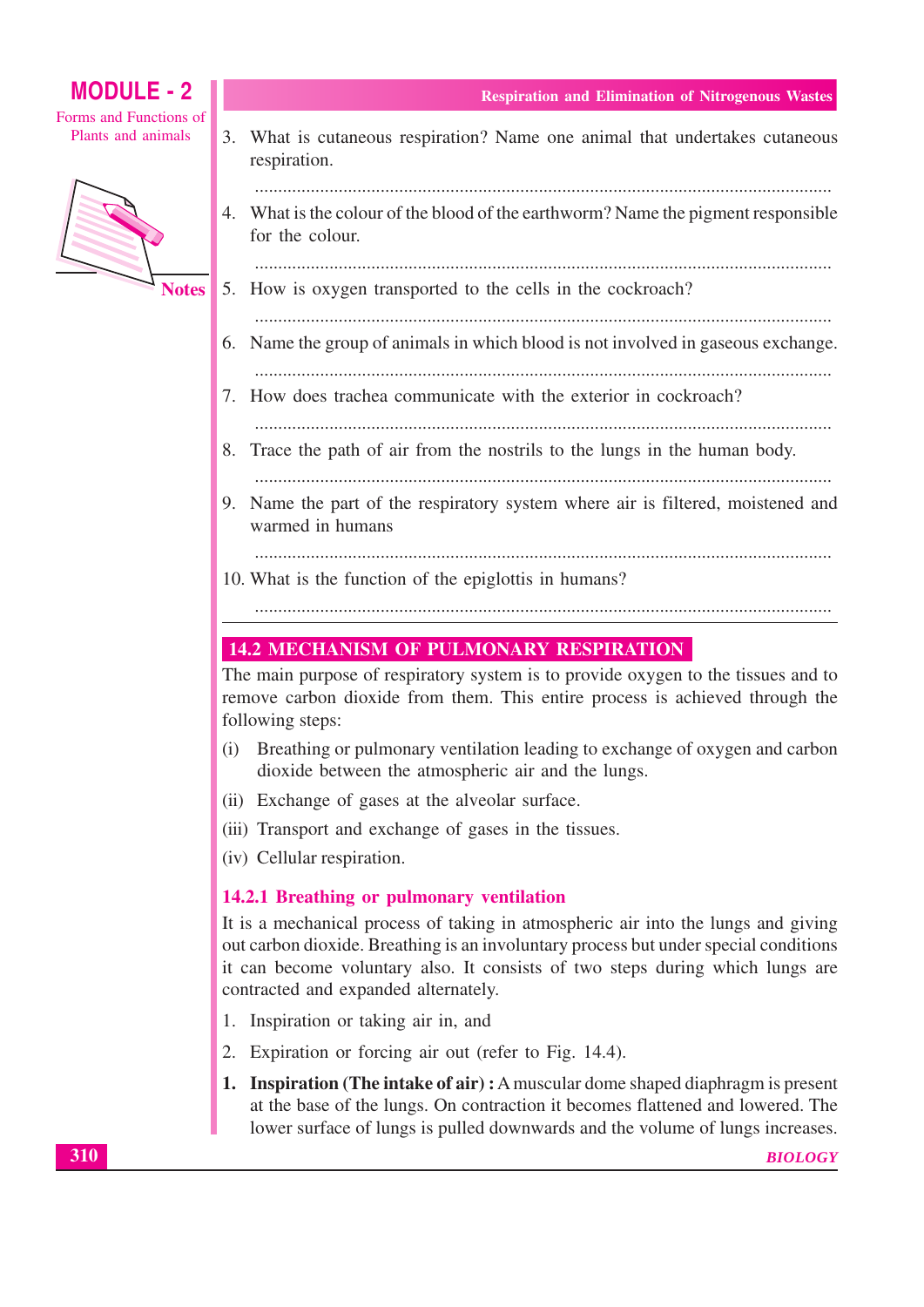External intercostal muscles present between the ribs contract, the rib cage moves outwards and upwards. These contractions together increase the volume of the chest cavity, lower the air pressure within the lungs and the atmospheric air rushes in filling the lungs with fresh air. Thus, inspiration is an active phase of breathing.

2. Expiration (releasing air) : This step involves the relaxation of external intercostal muscles and contraction of internal intercostal muscles. As a result the rib cage lowers and moves inwards. The diaphragm also relaxes and rises again into its original dome shaped condition. The abdominal organs press up against the diaphragm. This change decreases the volume of the chest cavity, thus, increasing the air pressure within the lungs and the air, which is laden with  $CO<sub>2</sub>$  and is forced out.

**Forced breathing.** It is possible that during forced breathing both inspiration and expiration are active processes because some more intercostal muscles and the abdominal muscles are brought into action for deeper breathing movements





#### 14.2.2 Exchange of gases at the alveolar surface

- Blood is the medium for the transport of oxygen from the lungs to the different tissues and carbon dioxide from tissues to the lungs.
- The deoxygenated blood is brought to the lungs by pulmonary artery which divides into fine capillaries that surround alveoli.
- Both alveoli and capillaries are made up of thin walled single layer of epithelial cells and therefore allow gaseous exchange easily.
- There is more oxygen in alveolar air and more carbon dioxide in the capillaries. Due to the pressure difference of oxygen and carbon dioxide between the alveoli and blood capillaries, the oxygen diffuses from alveolar air into the blood

**BIOLOGY** 

## **MODULE - 2**

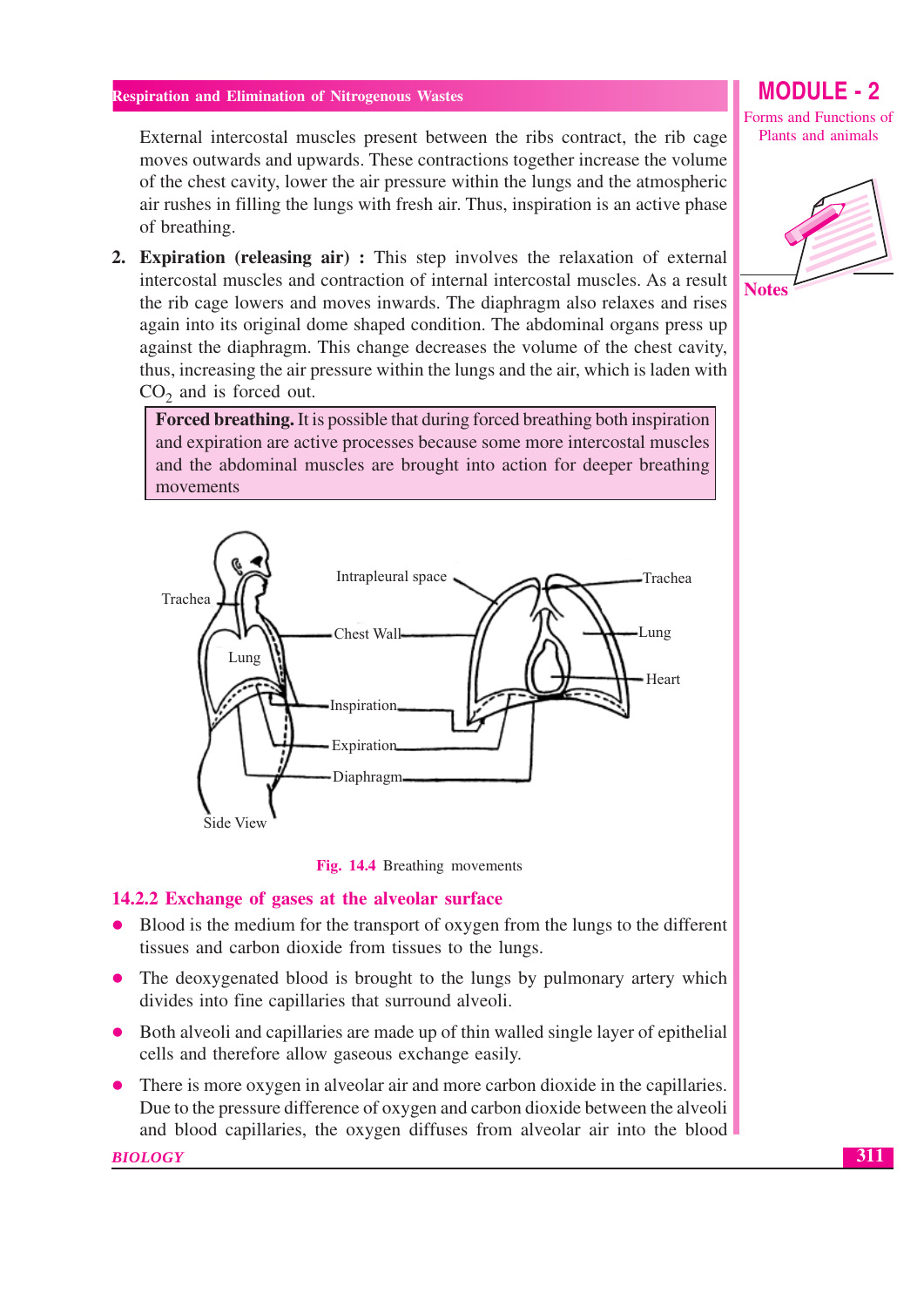

Forms and Functions of Plants and animals



**Notes** 

**Respiration and Elimination of Nitrogenous Wastes** 

capillaries. At the same time carbon dioxide diffuses from blood capillaries into the alveolar air.

Oxygenated blood is taken from the lungs to the heart by pulmonary vein.

#### **Volumes exchanged**

Following table 14.3 shows the air volumes exchanged during breathing in a normal adult human being.

| Table 14.3 : Air volume exchanged during breathing |  |  |  |  |  |  |  |
|----------------------------------------------------|--|--|--|--|--|--|--|
|----------------------------------------------------|--|--|--|--|--|--|--|

| Tidal volume (TV)                                          | Volume of air inhaled and exhaled without any<br>noticeable effort (normal breathing).                                                     | 500mL            |
|------------------------------------------------------------|--------------------------------------------------------------------------------------------------------------------------------------------|------------------|
| Vital capacity (VC)                                        | Volume of air that can be maximally breathed<br>out after a maximum inspiration ( $VC =$<br>$IRV+TV+ERV$ ).                                | 3400-4800mL      |
| Inspiratory reserve volume<br>$\langle \text{IRV} \rangle$ | Volume of air that can be taken in by forced<br>inspiration over and above the normal<br>inspiration.                                      | 2000-3000 mL     |
| Expiratory reserve volume<br>(ERV)                         | Volume of air that can be expelled by forced<br>expiration over and above the normal                                                       | $1000$ mL        |
| Residual volume (RV)                                       | expiration.                                                                                                                                | $1000 - 1500$ mL |
| Total lung capacity                                        | Volume of air that cannot be forced out even<br>on forced expiration. This is the air that<br>remains in the lungs and in the air passage. | 5500-6000mL      |
|                                                            | Sum of all lung volumes (maximum air that<br>remains in the lungs after a maximum<br>inhalation).                                          |                  |

Vital capacity may be highly reduced in smokers and people suffering from tuberculosis. Athletes and singers on the other hand have higher vital capacity.

#### 14.2.3 Transport of oxygen by blood from lungs to tissues

Efficient transport of oxygen is by a complex blood protein called haemoglobin. This iron rich protein is packed in Red Blood Corpuscles (R.B.Cs) giving blood a red colour. About 97 percent of the total oxygen is transported from lungs to the tissues in combination with haemoglobin. Only 3% of oxygen is transported in dissolved form by plasma. Oxygenation of blood takes place in lungs. Four molecules of oxygen form a reversible bond with haemoglobin forming the compound oxyhaemoglobin.

Hb + 4O<sub>2</sub> 
$$
\xrightarrow{\text{Lung alveoli}}
$$
 Hb(4O<sub>2</sub>)  
(Haemoglobin) (Oxyhaemoglobin)

When the oxygenated blood reaches the tissue surface there is high concentration of  $CO<sub>2</sub>$  in the tissues, oxygen having been used up and low concentration of  $O<sub>2</sub>$ . As a result the bonds holding oxygen and haemoglobin in Hb $(4O<sub>2</sub>)$  becomes unstable and blood releases oxygen and takes up  $CO<sub>2</sub>$ .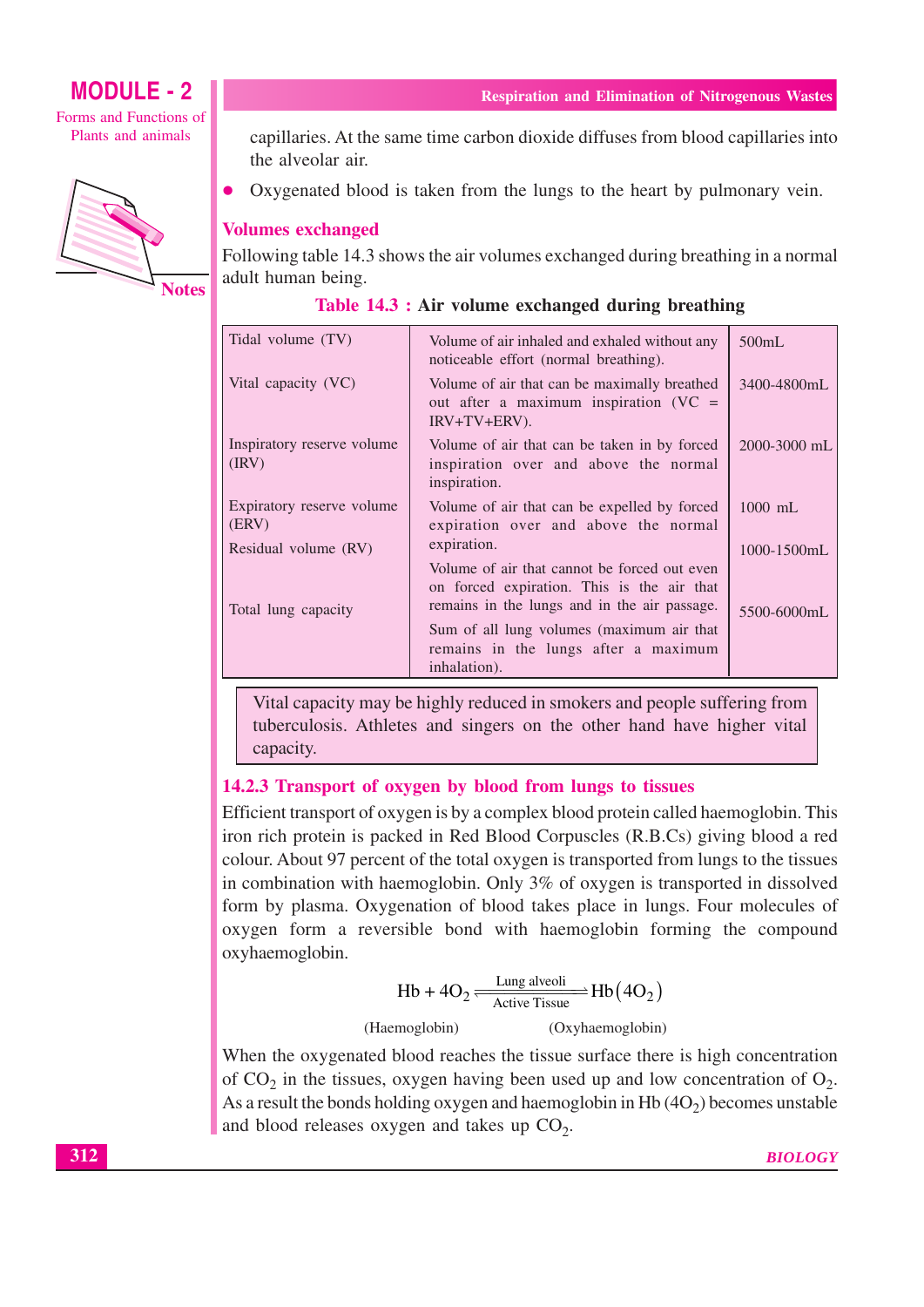#### 14.2.4 Transport of carbon dioxide (from tissues to lungs)

Blood transports carbon dioxide with comparative ease because of its high solubility. Active tissues constantly produce  $CO<sub>2</sub>$ . This  $CO<sub>2</sub>$  is transported to the lungs in three ways:

- (i)  $CO_2$  is physically dissolved in blood plasma (only 5-7% of the total  $CO_2$  is transported).
- (ii)  $CO<sub>2</sub>$  directly combines with haemoglobin of RBCs to form carbaminohaemoglobin (about  $21-23\%$  only).
- (iii) As bicarbonate it is dissolved in plasma but produced in RBCs catalysed by the enzyme carbonic anhydrase and then diffuses into plasma (largest fraction of  $CO_2$ , about 75% to 80%) to be transported in this manner.

$$
CO_2 + H_2O \xrightarrow{Enzyme} H_2CO_3
$$
  
Carbonic anhydrase (Carbonic acid)

$$
H_2CO_3 \longrightarrow HCO_3^- + H^+
$$

Carbonic acid (Bicarbonate ion)

Bicarbonate is extremely soluble and dissolves in blood plasma. It again passes into RBC and breaks into  $CO_2$  and H<sub>2</sub>O in the alveoli. Inside the lungs the  $CO_2$  is transported to lungs from tissues in the three ways mentioned above and is released into the alveolar air and finally breathed out (Fig. 14.5).



Fig. 14.5 Transport of carbon dioxide in the blood.

#### 14.2.5 Regulation of respiration

Count the number of times you breathe during normal resting condition and when climbing up the stairs. How is the change in the breathing rate brought about? You will now study about regulation of respiration.

#### **MODUL** Forms and Functions of

Plants and animals

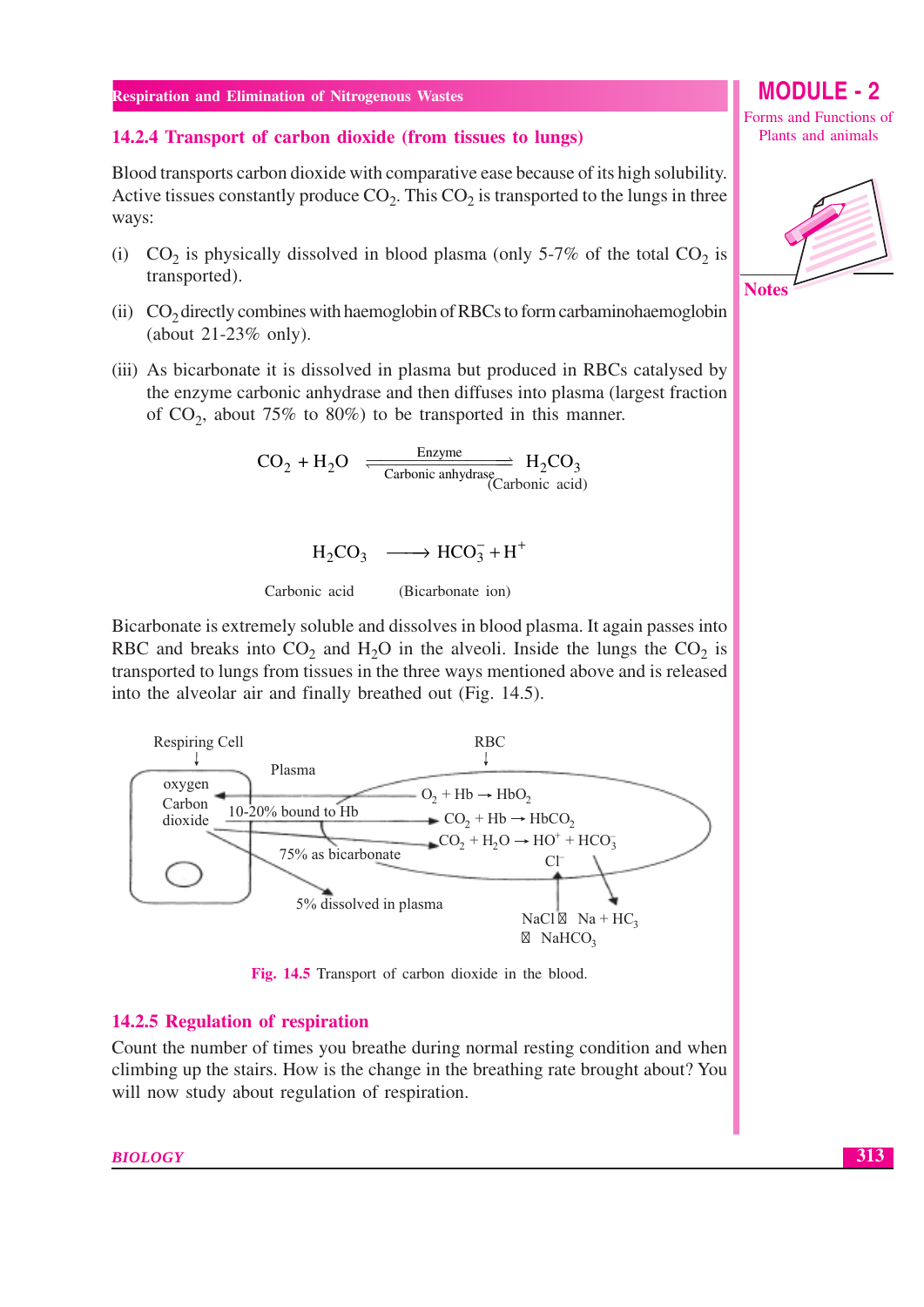Forms and Functions of Plants and animals



**Notes** 

The regulation of respiration is under nervous control. There are three groups of neurons called respiratory centres present in the medulla oblongata and pons the brain. These are:

- (a) Dorsal respiratory group  $-$  generates basic respiratory rhythm. It stimulates the external intercostal muscles, the diaphragm contracts and inspiration occurs. When the stimulation ceases, these muscles relax and expiration takes place.
- (b) Ventral respiratory group sends signals under enhanced respiratory needs. It controls both inspiration and expiration.
- (c) **Pneumotaxis center** in the pons controls switch off point of inspiration and thereby smoothens the transition between inspiration and expiration.

Increase in blood carbon dioxide and hydrogen ions increase the rate of respiration.

If we try to hold our breath, we are not able to hold it for long time. This is because the respiratory centres of the medulla automatically reinstate breathing when the concentration of  $CO<sub>2</sub>$  in blood reaches a critical level.

#### **14.2.6 Cellular respiration**

Oxygen taken in the blood is utilised in all the living cells during cellular respiration. It is a complex process that is completed in the mitochondria. During cellular respiration, glucose is oxidized to release energy. Energy released is stored in ATP (Adenosine Triphosphate) molecules and is readily available for cell use. The process can be summed up as follows:

$$
C_6H_{12}O_6 + 6CO_2 \xrightarrow{Mitochondria} 6CO_2 + H_2O + ATP \ (e
$$

Respiration that takes place in the presence of  $O_2$  is called **aerobic respiration**. It is more efficient as 38 molecules of ATP are released on the oxidation of one glucose molecule.

Absence of oxygen for sometime may lead to **anaerobic respiration**. It is inefficient as only 2 molecules of ATP are produced from one glucose molecule (Refer lesson 12 for details).



**BIOLOGY**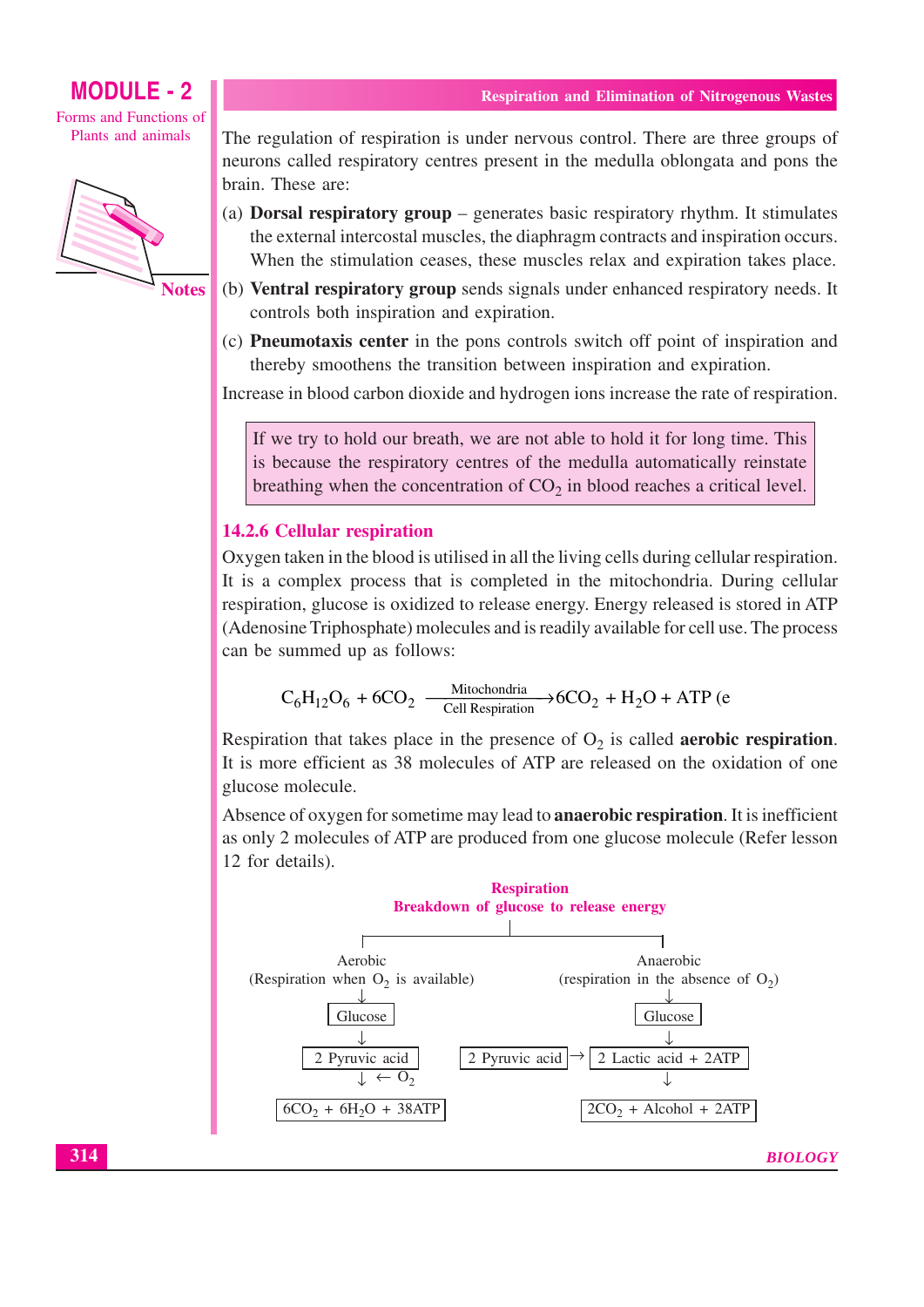| <b>Disease</b>               | Cause                                                                                                                                              | <b>Symptoms</b>                                                                                                                                                                                                                    | <b>Prevention</b>                                                                                                                                                                      |
|------------------------------|----------------------------------------------------------------------------------------------------------------------------------------------------|------------------------------------------------------------------------------------------------------------------------------------------------------------------------------------------------------------------------------------|----------------------------------------------------------------------------------------------------------------------------------------------------------------------------------------|
| Bronchial asthma             | It is an allergic<br>disease caused due<br>to certain foreign<br>substance in the<br>air.                                                          | Causes difficulty in<br>breathing and<br>coughing because<br>excess mucous<br>secretion may<br>narrow down (clog)<br>the bronchioles.                                                                                              | Avoiding exposure to<br>the foreign substance<br>is the best preventive<br>measure.                                                                                                    |
| <b>Bronchitis</b>            | Inflammation of<br>bronchi caused by<br>infection. It can<br>also be caused by<br>smoking and by<br>exposure to air<br>pollution.                  | Regular coughing<br>with greenish blue<br>sputum                                                                                                                                                                                   | Avoiding exposure to<br>smoke and dust<br>prevents bronchitis.                                                                                                                         |
| Pneumonia                    | Acute<br>inflammation<br>caused by<br>diplococcus<br>infection in the<br>alveoli of the                                                            | It causes fever, pain<br>and severe cough.<br>Most of the air<br>space is occupied by<br>fluid and dead<br>W.B.C.                                                                                                                  | Avoid crowded places<br>where infection is<br>prevalent.                                                                                                                               |
| Tuberculosis                 | lung.<br>It is a bacterial<br>infection that<br>spreads through<br>droplets of<br>infected persons                                                 | It can affect many<br>other organs but<br>pulmonary T.B. is<br>most common.<br>Weight loss and<br>cough are common<br>symptoms. It is<br>accompanied by low<br>fever. In extreme<br>cases blood may<br>come out while<br>coughing. | BCG vaccine can<br>prevent T.B. Well -<br>ventilated dwellings<br>and protein rich diet<br>is also essential for<br>T.B. patients.                                                     |
| Occupational lung<br>hazards | Caused due to<br>exposure to<br>harmful substance<br>like silica,<br>asbestos, dust etc.<br>present in the<br>environment where<br>a person works. | It is expressed after<br>exposure of 10-15<br>years or more. It<br>causes fibrosis of<br>the lungs.                                                                                                                                | Such diseases can be<br>prevented by<br>minimizing the<br>exposure to such<br>substances by using<br>protective masks and<br>clothing. Regular<br>health check $-$ up is<br>necessary. |

## 14.3 Common respiratory disorders and their prevention

The suffix 'itis' means inflammation of an organ. Bronchitis, pharyngitis or tonsillitis affects different respiratory tissues. Can you tell the specific organ affected?

$$
\begin{array}{|c|c|}\n\hline\n\text{Notes}\n\end{array}
$$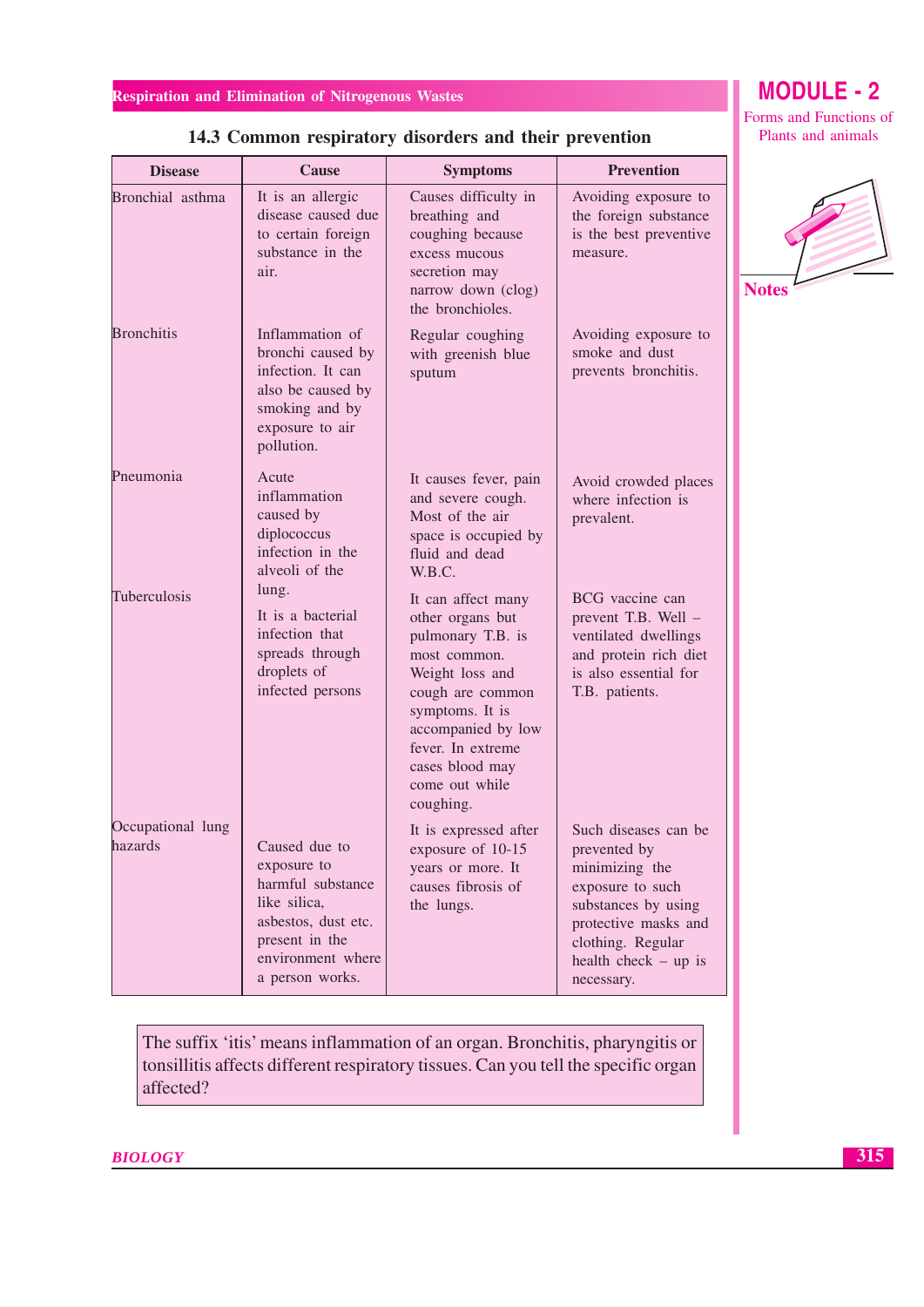Nicotine

Acetone

Hydroger

Cyanide Tа

**TOBACCO KILLS** 

Arsenic

Carbon Monoxide

Cadmiun

Cigarettes Are

**Full of Poisons!** 

## **MODULE - 2**

Forms and Functions of Plants and animals



**Notes** 



#### Why is cigarette smoking harmful?

Cigarette smoking is harmful because it leads to:

- diminished or extinguished sense of smell and taste
- smoker's cough
- gastric ulcers
- chronic bronchitis
- increase in heart rate and blood pressure
- premature and more abundant face wrinkles
- heart disease
- stroke
- cancer of the mouth, larynx, pharynx, oesophagus, lungs, pancreas, cervix, uterus, and bladder



#### 14.2.7 Emphysema

Emphysema is a respiratory disorder caused by excessive cigarette smoking and chronic bronchitis. Either the bronchioles or the alveolar sacs get distended abnormally in Emphysema resulting in loss of elasticity of these parts. Gradually due to continuous distention, lung increases in size and air remains in lungs even after expiration.

Emphysema can be prevented by giving up smoking before damage is done to alveoli. Cure is difficult as elasticity is lost irreversibly.

## **INTEXT QUESTIONS 14.2**

1. What is breathing?

2. What is the position of the diaphragm at the time of expiration?

3. What is the capacity of tidal volume?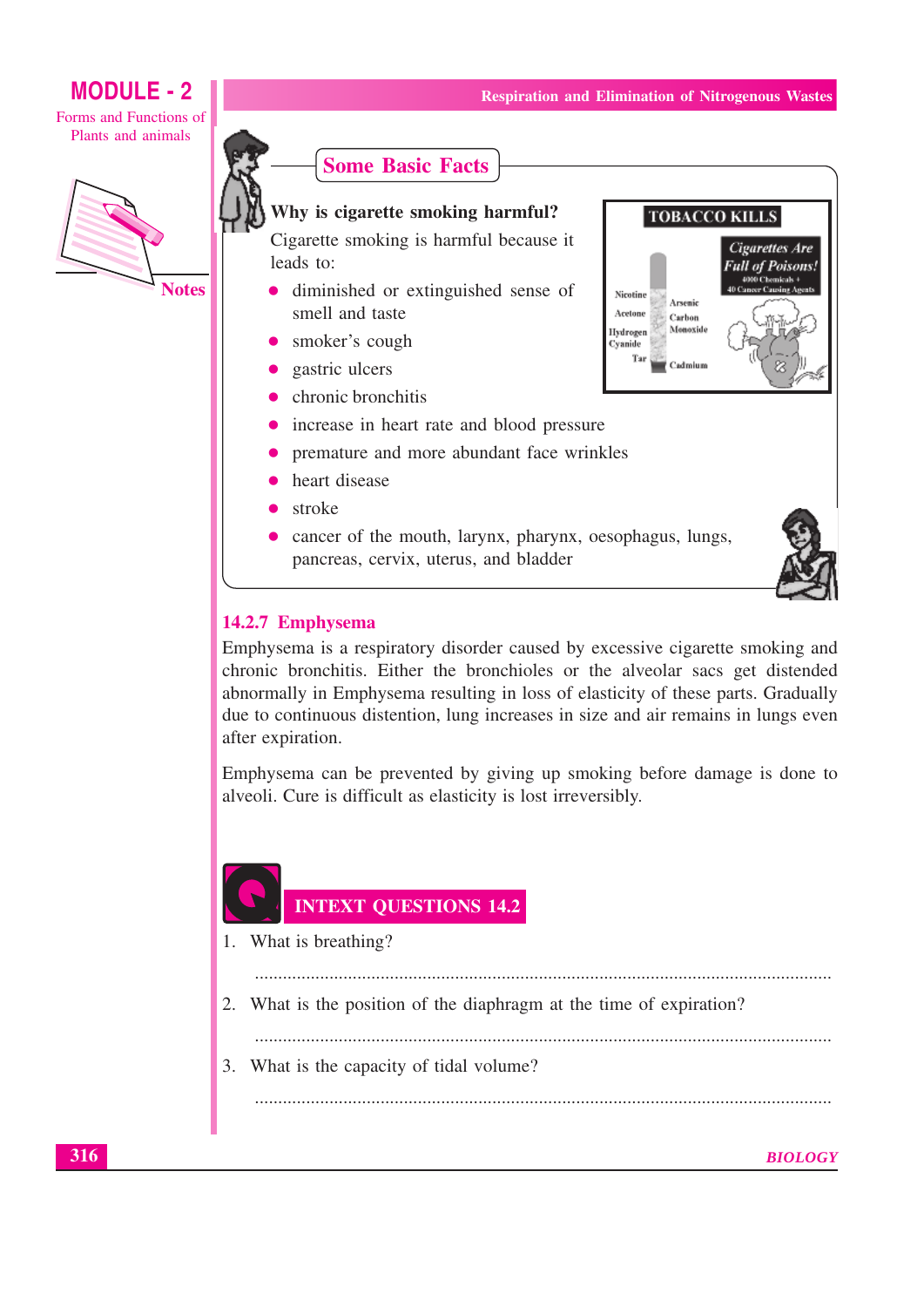4. What is the maximum number of oxygen molecules with which haemoglobin can combine?

- 5. Name the blood vessel that takes oxygenated blood from the lungs to the heart.
- 6. What are the three forms in which carbon dioxide is transported by the blood?

- 7. Name the vaccine used for prevention of TB.
- 8. What is an occupational hazard.
- 9. What is the difference between bronchitis and asthma?

10. The alveoli of a heavy smoker were damaged, their surface area was reduced and elasticity was lost. What is the technical term for this condition.

## **14.3 EXCRETION**

All animals possess some mechanism of getting rid of the waste substances produced in their body during metabolic activities. These waste substances include  $CO<sub>2</sub>$ , water, urea, uric acid and ammonia. Such substances can be harmful if retained in the body.

Besides metabolic wastes, excess salt (eg. NaCl taken in food), H<sub>2</sub>O and even excess of some vitamins needs to be eliminated. Certain medicines (antibiotics) too are removed from the blood in the urine. Removal of all harmful, unwanted products (specially nitrogenous wastes) from the body is called excretion. Excretory system is primarily associated with removal of nitrogenous wastes.

**Urea** is the main nitrogenous waste in our body. It is formed by the breakdown of surplus amino acids and nucleic acids in the liver. Blood transports urea to the kidneys for filtration and removal in the form of urine.

## 14.3.1 Modes of removal of nitrogenous wastes

Depending upon the nitrogenous wastes excreted, animals can be classified as **ammonotelic, ureotelic** and **uricotelic**. Table 14.4 gives categories of animals on the basis of nitrogenous waste produced.



## MODIII F  $-2$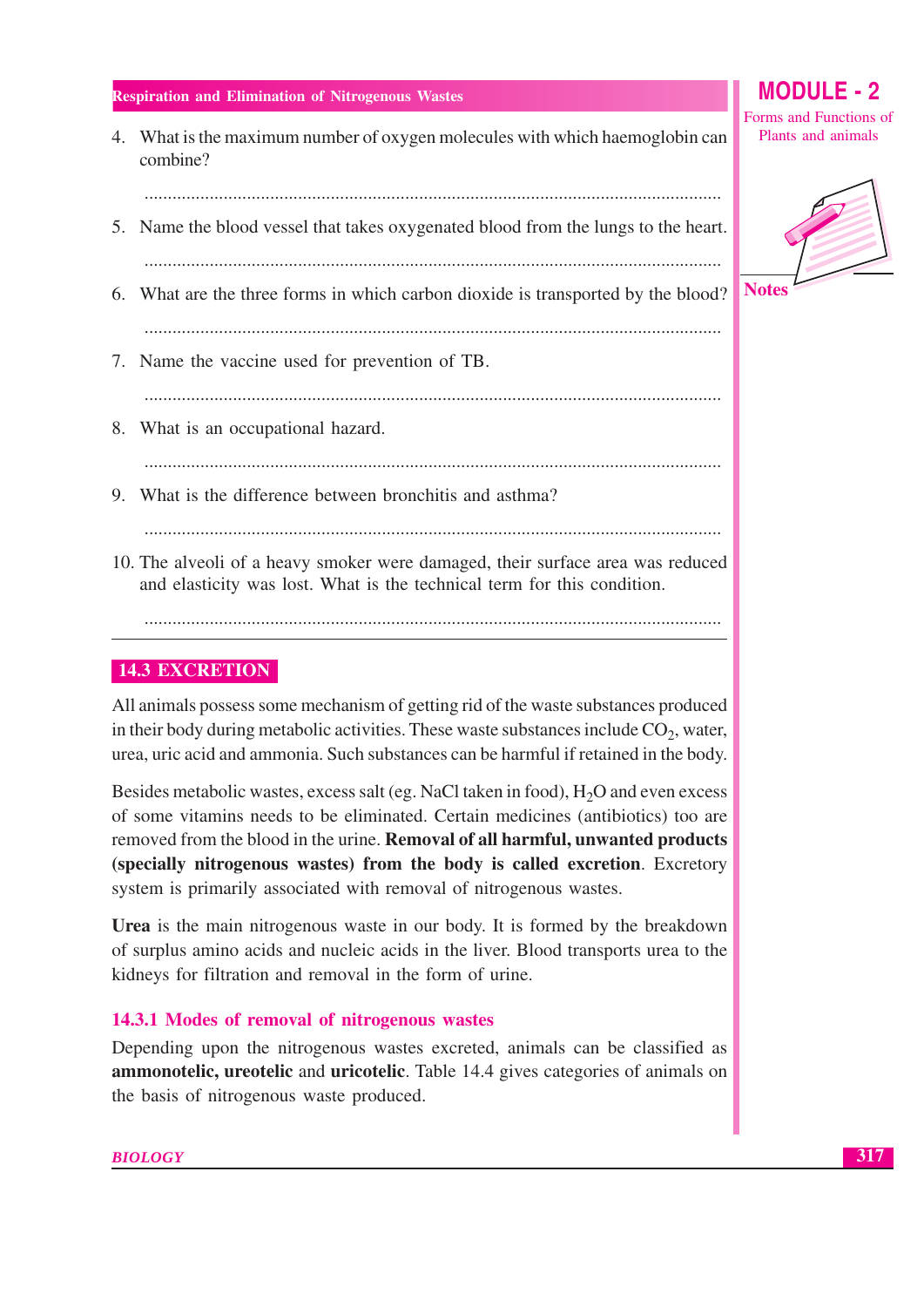Forms and Functions of Plants and animals



Table 14.4 Categories of animals on the basis of nitrogenous waste produced

**Respiration and Elimination of Nitrogenous Wastes** 

| <b>Category</b> | <b>Product formed</b>       | Solubility in water                                                                                 | <b>Examples</b>                                                                           |
|-----------------|-----------------------------|-----------------------------------------------------------------------------------------------------|-------------------------------------------------------------------------------------------|
| Ammonotelic     | Ammonia (highly<br>toxic)   | Highly soluble,<br>therefore needs plenty<br>of water for its<br>excretion.                         | Fresh water aquatic<br>animals e.g. bony<br>fish, Amoeba                                  |
| Ureotelic       | Urea (less toxic)           | Less soluble, thus<br>needs less water for<br>excretion                                             | Mammals like<br>humans, dog etc,<br>marine fishes and<br>amphibians like<br>frog and toad |
| Uricotelic      | Uric acid (least)<br>toxic) | Insoluble solids or<br>semi solid. Needs<br>very little water just<br>to flush out the uric<br>acid | Birds, reptiles and<br>insects.                                                           |

#### **Importance of excretion**

- (a) Excretion is necessary for the elimination of nitrogenous wastes formed during metabolism of proteins (amino acids) and nucleic acids.
- (b) Elimination of excess salts like NaCl, vitamins, bile pigments (from the breakdown of old RBCs) and certain medicines and drugs, and
- (c) Removal of excess of water or its retention in case of shortage of water. This is to maintain the required quantity of water (osmoregulation) in the body.

## **INTEXT QUESTIONS 14.3**

1. Name the organ where urea is produced and the organ from where urea is excreted.

2. Which is the most toxic form of nitrogenous waste? Name an organism that excretes it.

#### 

#### 14.3.2 Excretory organs in cockroach

- Cockroaches are adapted for terrestrial life and possess excretory organs called  $\bullet$ Malpighian tubules (Refer Fig. 14.6). They excrete uric acid, which is almost insoluble in water.
- The malpighian tubules are long, blind ended tubules attached to the alimentary canal at the junction of mid and hindgut.
- They lie in the abdomen and are bathed in haemolymph (blood of insects).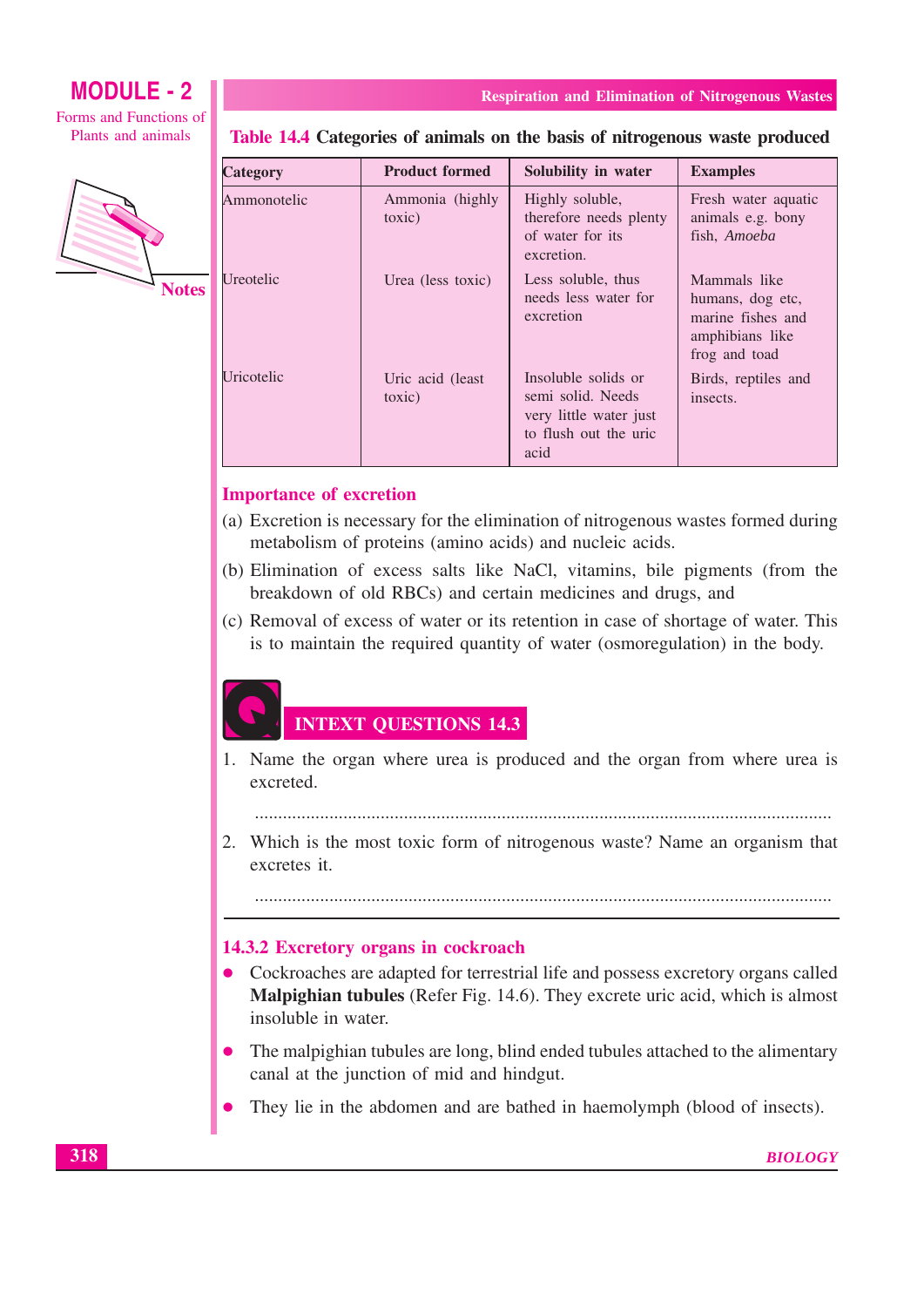## Salt, water and nitrogeneous wastes Malpighian tubule Faeces and urine Anus Rectum Intestine Reabsorption of Hindgut  $H<sub>2</sub>O$  ions and valuable organic Midgut Malpighian tubules molecules



**MODULE - 2** 

Forms and Functions of

Fig. 14.6 Excretory organs of cockroach.

- The cells of tubules remove nitrogenous waste and certain salts from the haemolymph and then pump them into the lumen of the tubule.
- Fluid passes to the hindgut and in the process gets concentrated.
- This concentrated fluid then moves into the rectum and is excreted as concentrated urine along with faeces.
- Most of the salt and water is pumped back into the haemolymph by Malpighian tubules and in this way the nitrogenous wastes are eliminated as almost dry matter.

#### 14.3.3 Excretary organs in humans

The human excretory system comprises of a pair of kidneys, a pair of ureters, a urinary bladder and urethra (Fig. 14.7)

- Kidneys are bean shaped organs located on either side of the vertebral column in the lower abdominal cavity.
- On the concave median margin of each kidney there is a notch called hilum which leads into funnel shaped space called renal pelvis.
- The renal pelvis is surrounded by an outer layer of tissue called **renal cortex** and an inner layer of tissue called the renal medulla.
- Kidneys filter metabolic wastes from the blood and excrete them as a liquid called urine. As kidneys form the urine, they also maintain the normal composition of blood, fluid and salt balance throughout the body tissues.
- Urine formed in the kidney is brought to the urinary bladder by two hollow muscular tubes called ureters.

#### **BIOLOGY**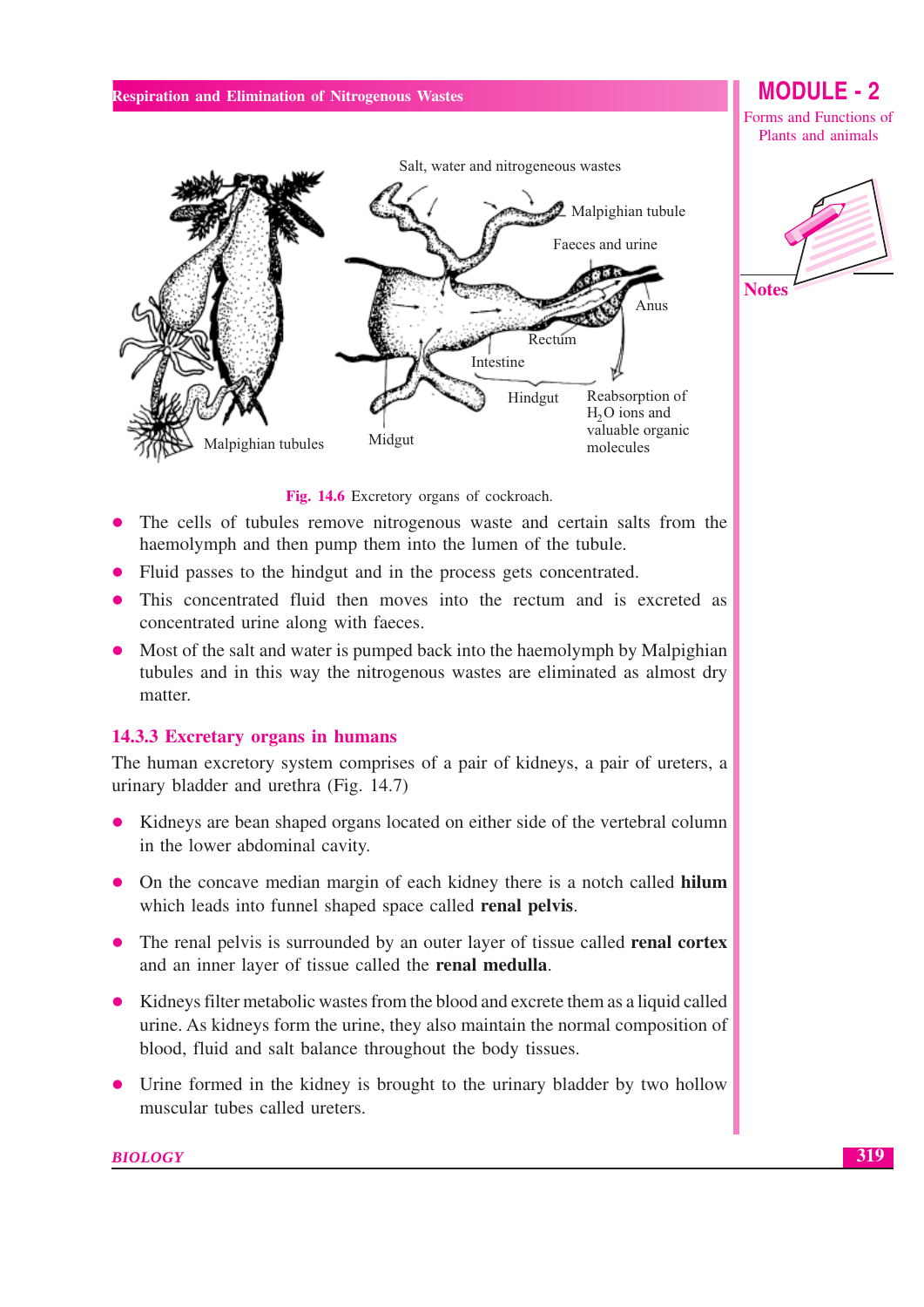Forms and Functions of Plants and animals



- **Respiration and Elimination of Nitrogenous Wastes**
- Urethra is the small tube that leads urine to the outside of the body.
- From urinary bladder urine is passed outside via urethra during urination voiding  $\bullet$ of urinary bladder is called micturition.



Fig. 14.7 Excretary organs of humans.

## **Structure of Kidney**

Microscopic structure of kidney (Fig. 14.8)

- Kidney contains a large number of minute tubular structures called nephrons  $\bullet$ that are located partly in the renal cortex and partly in the renal medulla. They form urine and drain it ultimately into the pelvis of the kidney from where the ureters transport the urine to the urinary bladder.
- Nephrons are the structural and functional units of kidney associated with blood vessels and capillaries. There are about 1 million nephrons in each kidney which filter out about 180 litres of fluid per day most of which is reabsorbed. Each nephron can be divided into two regions (i) proximal nephron and (ii) loop of Henle. Further structural and functional components of a nephron are as follows:
	- Renal corpuscle (is composed of cup-shaped Bowman's capsule and a tuft  $1.$ of capillaries (called glomerulus). Glomerulus receives the blood from a branch of renal artery.
	- 2. Proximal convoluted tubule (PCT)
	- Descending limb of loop of Henle  $3.$
	- 4. Ascending limb of loop of Henle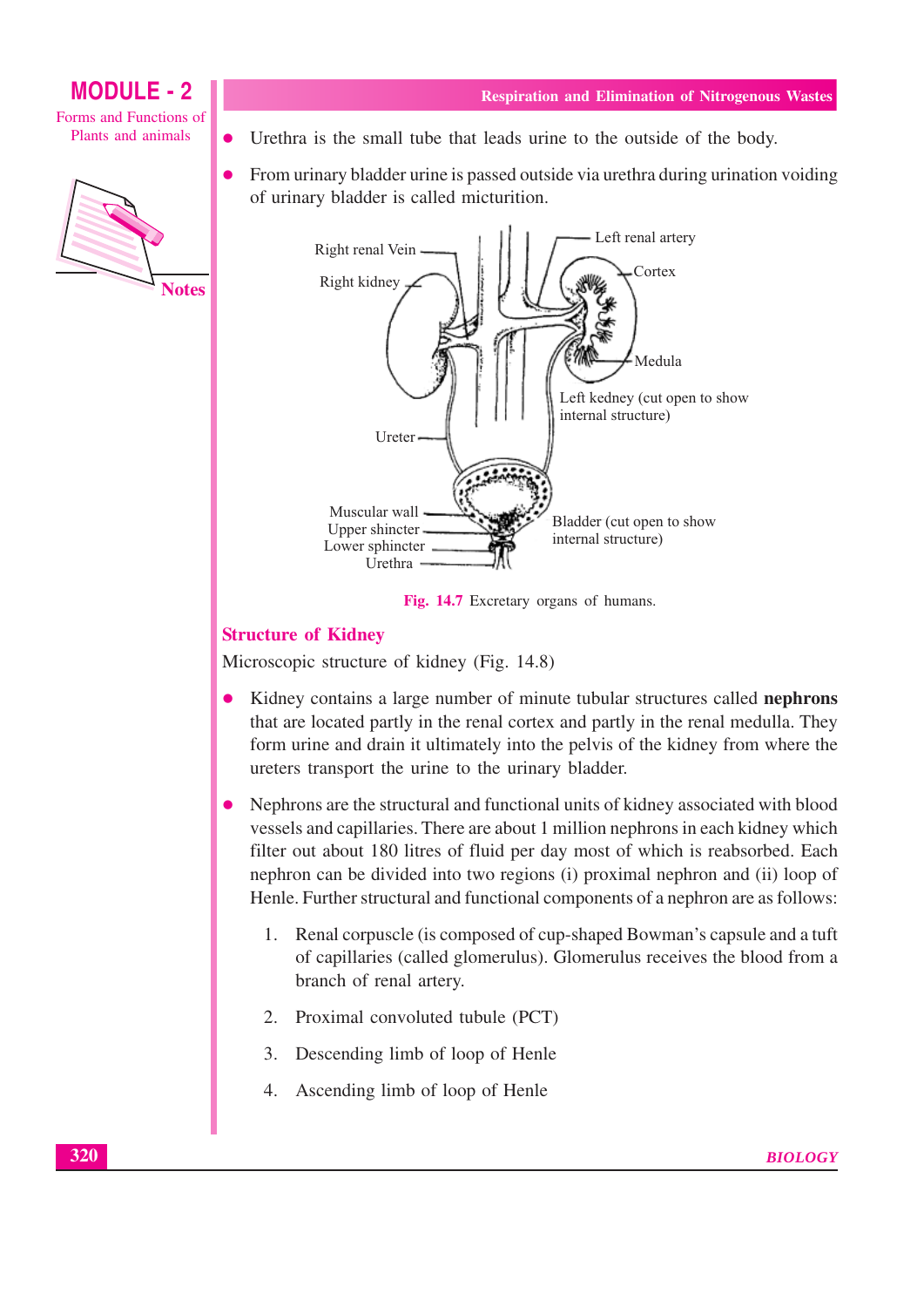- 5. Distal convoluted tubule (DCT)
- 6. Collecting duct
- 7. Collecting ducts of all the nephrons join and ultimately form the renal pelvis from where the ureters arise.
- 8. Peritubular blood capillaries passing over the tubules join, and form the renal vein.



Fig. 14.8 Microscopic structure of human kidney

#### 14.3.4 Formation of urine

Nephrons carry out excretory and osmoregulatory functions in the following steps-

- 1. Ultrafiltration
- 2. Selective reabsorption
- 3. Tubular secretion

#### 1. Ultra-filtration

Each glomerular capillary receives blood flowing under high pressure through a branch of renal artery. There is continuous process of ultra filtration (filtration under pressure).

All small molecules like water, glucose, minerals, amino acids, urea and uric acid are filtered out of the blood plasma into the Bowman's capsule through the capillary walls. Proteins remain in the glomerular blood. Thus a protein free filtrate is collected in the lumen of the Bowman's capsule. The hydrostatic pressure of the circulating blood provides the pressure for filtration.

#### 2. Selective reabsorption or tubular reabsorption

As the glomerular filtrate flows through the tubules several substances useful to the body such as glucose and animoacids and mineral ions needed to maintain the water and salt balance are reabsorbed through the walls of the renal tubule. The blood

#### **BIOLOGY**

**MODULE - 2** 

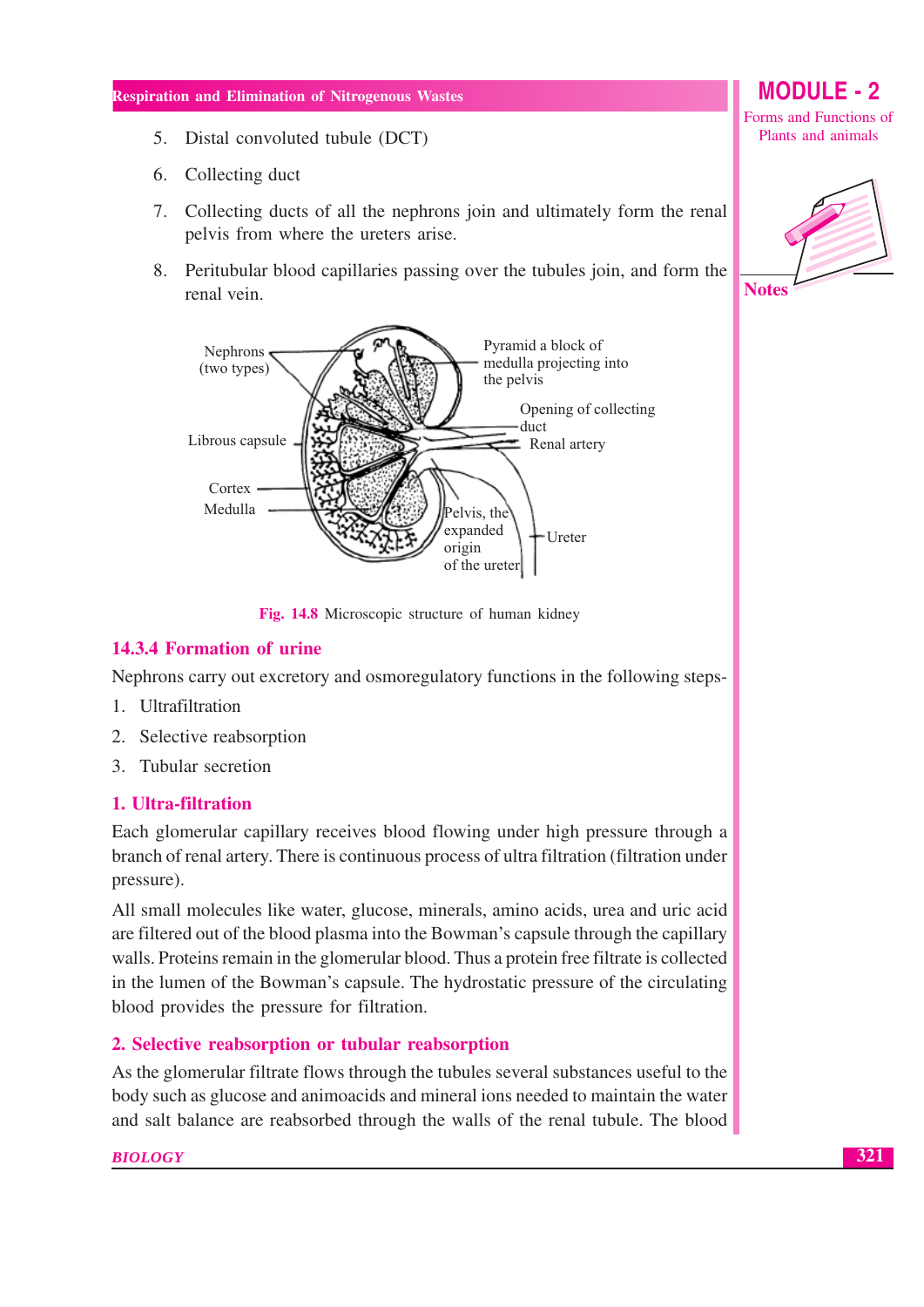Forms and Functions of Plants and animals



**Respiration and Elimination of Nitrogenous Wastes** 

capillary passing over the nephrons absorb these substances.

- (a) About 65%-85% of filtrate is reabsorbed in Proximal Convoluted tubule (PCT). It includes water, glucose, amino acids, and salts.
- (b) About  $5\%$  of water is reabsorbed in the descending limb.
- (c) Ascending limb is impermeable to water; hence only salts are reabsorbed here.
- (d) In Distal convoluted tubule (DCT) and collecting duct  $Na<sup>+</sup>$  is reabsorbed under the influence of the hormone **aldosterone** (secreted by adrenal cortex). Water is absorbed under the influence of ADH (Anti diuretic Hormone) secreted by posterior pituitary.

#### **3. Tubular Secretion**

Cells of the renal tubule also directly serecte certain unwanted substances from the blood into the filtrate. These include uric acid,  $K^+$  ions and ammonia. The filtrate is now known as urine.

#### **Storage of Urine**

The urine passes into urinary bladder via ureters and is stored there. The bladder can hold 400-500  $\text{cm}^3$  of urine. When about 200  $\text{cm}^3$  or more urine gets collected in urinary bladder, stretch receptors are stimulated leading to the desire to discharge urine.

## 14.3.5 Composition of urine (Table 14.5)

| Table 14.5 Composition of urine                                                                 |                   |                            |                                                       |  |
|-------------------------------------------------------------------------------------------------|-------------------|----------------------------|-------------------------------------------------------|--|
| <b>Normal components</b>                                                                        |                   | <b>Abnormal components</b> |                                                       |  |
| <b>Components</b>                                                                               | <b>Amount/Day</b> | <b>Component</b>           | Cause                                                 |  |
| Water                                                                                           | 1200-1500ml       | Glucose                    | Diabetes mellitus                                     |  |
| Urea                                                                                            | $25-30$ gms       | Proteins                   | Kidney disease                                        |  |
| Uric acid                                                                                       | $0.7$ gms         | Acetones                   | Diabetes mellitus, starvation                         |  |
| Creatine                                                                                        | $1.2$ gms         | Erythrocytes               | Infection in urinary system                           |  |
| Ammonia                                                                                         | $0.6$ gms         | Leucocytes                 | Large numbers indicate<br>infection in urinary system |  |
| <b>NaCl</b>                                                                                     | $10-15$ gms       | Uric acid crystals         | Gout                                                  |  |
| <b>KCl</b>                                                                                      | $2.5$ gms         |                            |                                                       |  |
| Magnesium                                                                                       | $0.2$ gms         |                            |                                                       |  |
| Phosphate                                                                                       | $1.7$ gms         |                            |                                                       |  |
| Sulphate                                                                                        | $2.0$ gms         |                            |                                                       |  |
| Minute amounts of fatty acids, amino<br>acids, pigments, mucin, enzymes,<br>hormones, vitamins. |                   |                            |                                                       |  |
|                                                                                                 |                   |                            |                                                       |  |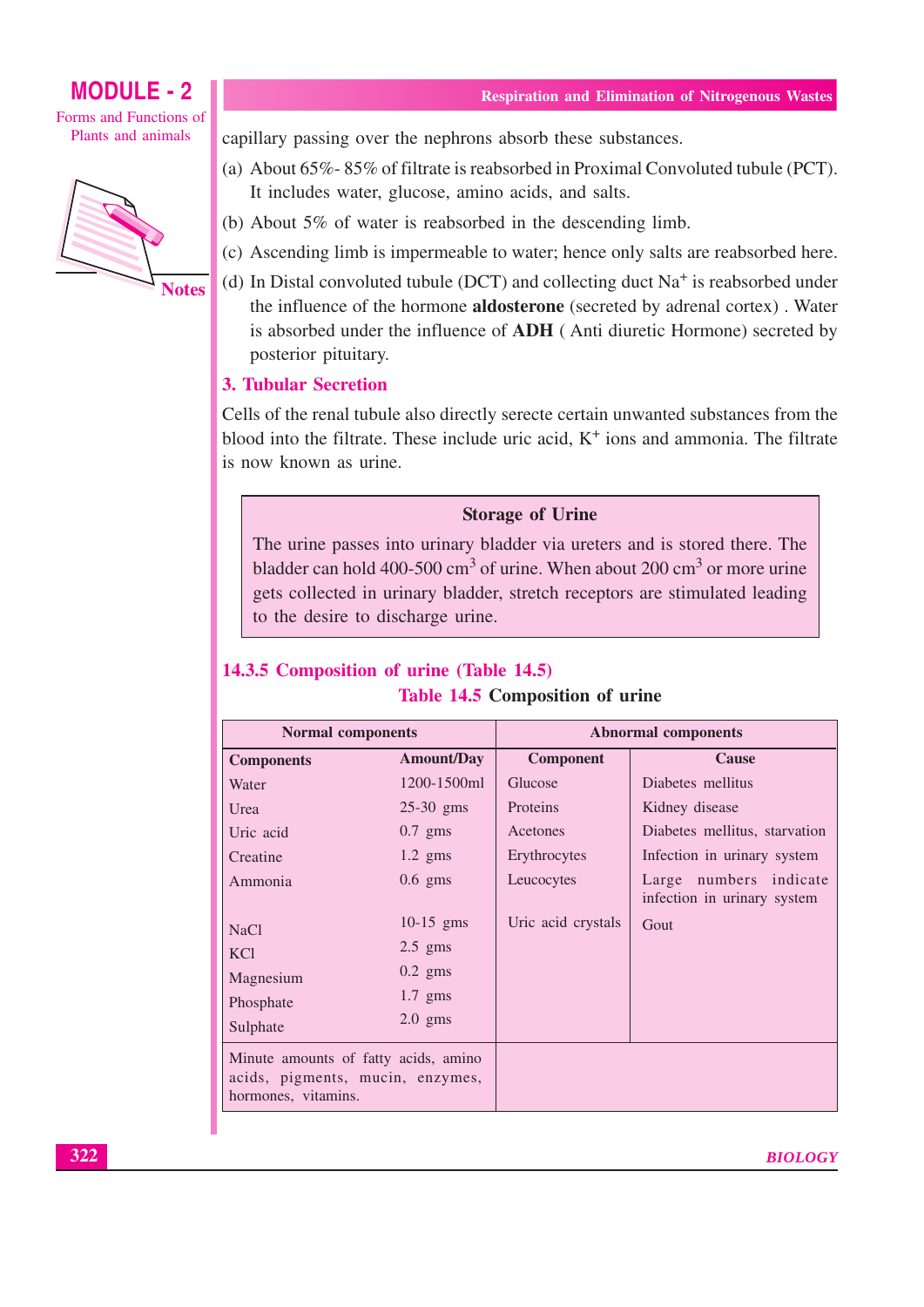#### 14.3.6 Renin-angiotensin and Atrial Natriuretic Factor

Renin-angiotensin is part of a feedback circuit which helps to regulate blood pressure and blood volume.

You know that nephron, the structural and functional unit of the human kidney has a cluster of capillaries called glomerulus. Recall its location from the Module 2, Unit 14 submit 14.3.3. Near the arteriole supplying the glomerulus lies a specialised tissue called juxtaglomerular apparatus (JGA)



Forms and Functions of Plants and animals

**MODULE - 2** 



When blood pressure or blood volume in the afferent arteriole drops, JGA secretes as enzyme called **renin**. Renin converts a plasma protein called **angiotensinogen** into angiotensin II which acts like a hormone, constricts the arteriole, which in turn elevates the blood pressure. Angiotensin II also stimulates the proximal convoluted tubules (PCT) of nephron (again, recall structure of nephron) to reabsorb more salt and water so that salt and water excreted in the urine are reduced. As a consequence, blood volume and blood pressure both increase. Angiotensin II also stimulates adrenal gland to release the hormone Aldosterone which makes distal tubules of nephron to reabsorb sodium and water. This also increases blood volume and blood pressure.





#### **Antinatriuretic factor**

Antinatriuretic factor is a powerful vasodilator and is a polypeptide hormone secreted by the cells of heart muscles (myocytes or muscle cells). It is released in the atria of the heart in response to the high blood pressure and is involved in the homeostatic control of water, sodium, potassium and fat in the body.

#### **BIOLOGY**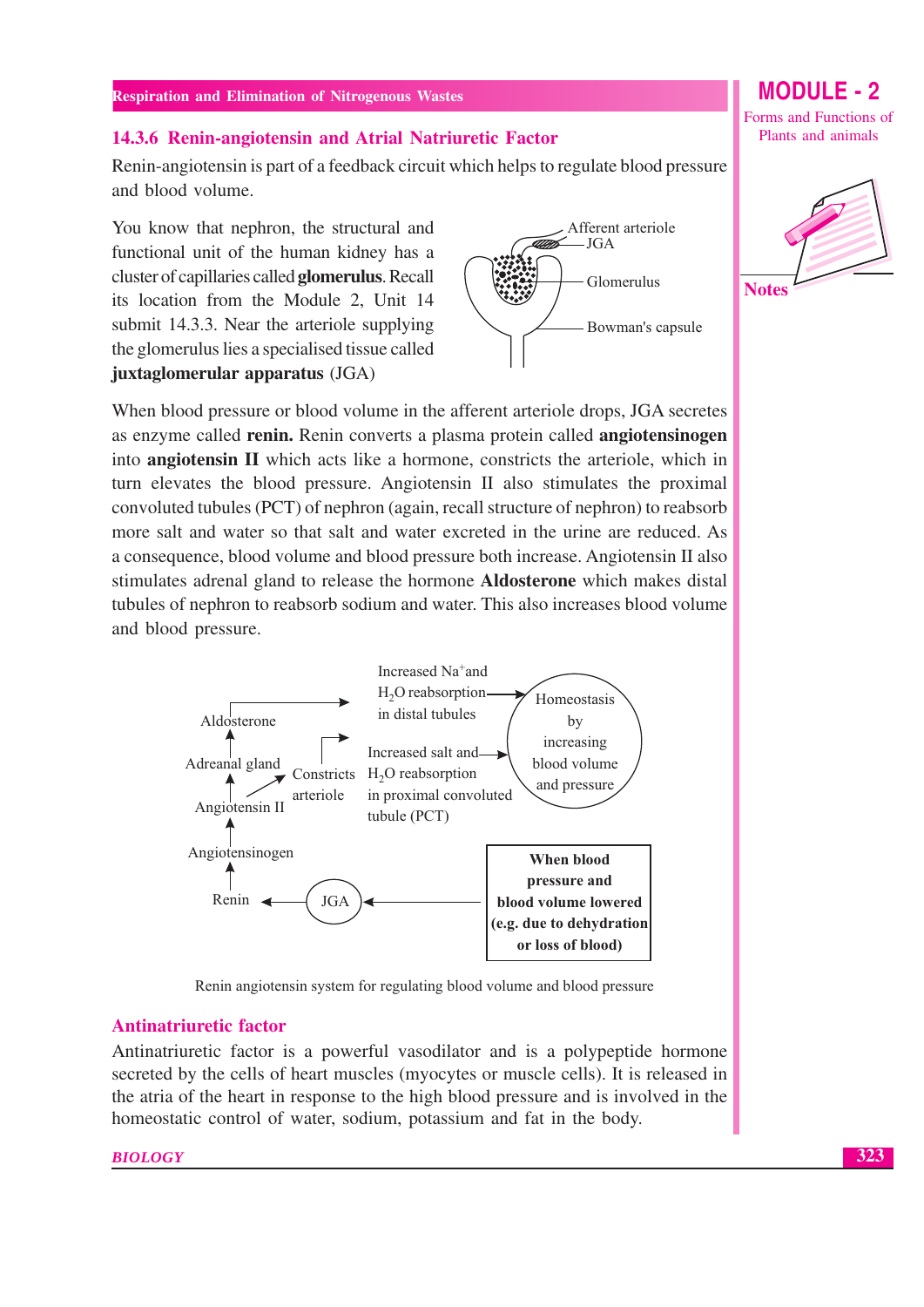Forms and Functions of Plants and animals



## **INTEXT QUESTIONS 14.4**

1. In what form the cockroaches excrete their nitrogenous waste? What is its advantage for cockroach? 

**Respiration and Elimination of Nitrogenous Wastes** 

- 2. Where do Malpighian tubules of cockroach open?
- 3. List the parts of human excretory system and their functions.
- 
- 4. Name the functional unit of kidney and its parts.
	-
- 5. List the substances that are filtered out during ultrafiltration
	-
- 6. What are the substances reabsorbed by the nephron?
	-
- 7. What is the importance of tubular secretion?
- 
- 8. Under which situation are the following present?
	-
- 9. What is the normal volume of urine excreted per day?
- 
- 10. What will happen if JGA (juxtaglomerular apparatus) stops secreting the enzyme renin?
	-
- 11. Name a hormone, which is a polypeptide in nature and secreted by the heart muscles and is also a vasodilator.

## **14.4 OSMOREGULATION BY KIDNEY**

Maintaining the solute concentration of the body fluids is called osmoregulation. Fine control of the precise amount of water and salt reabsorbed into blood is an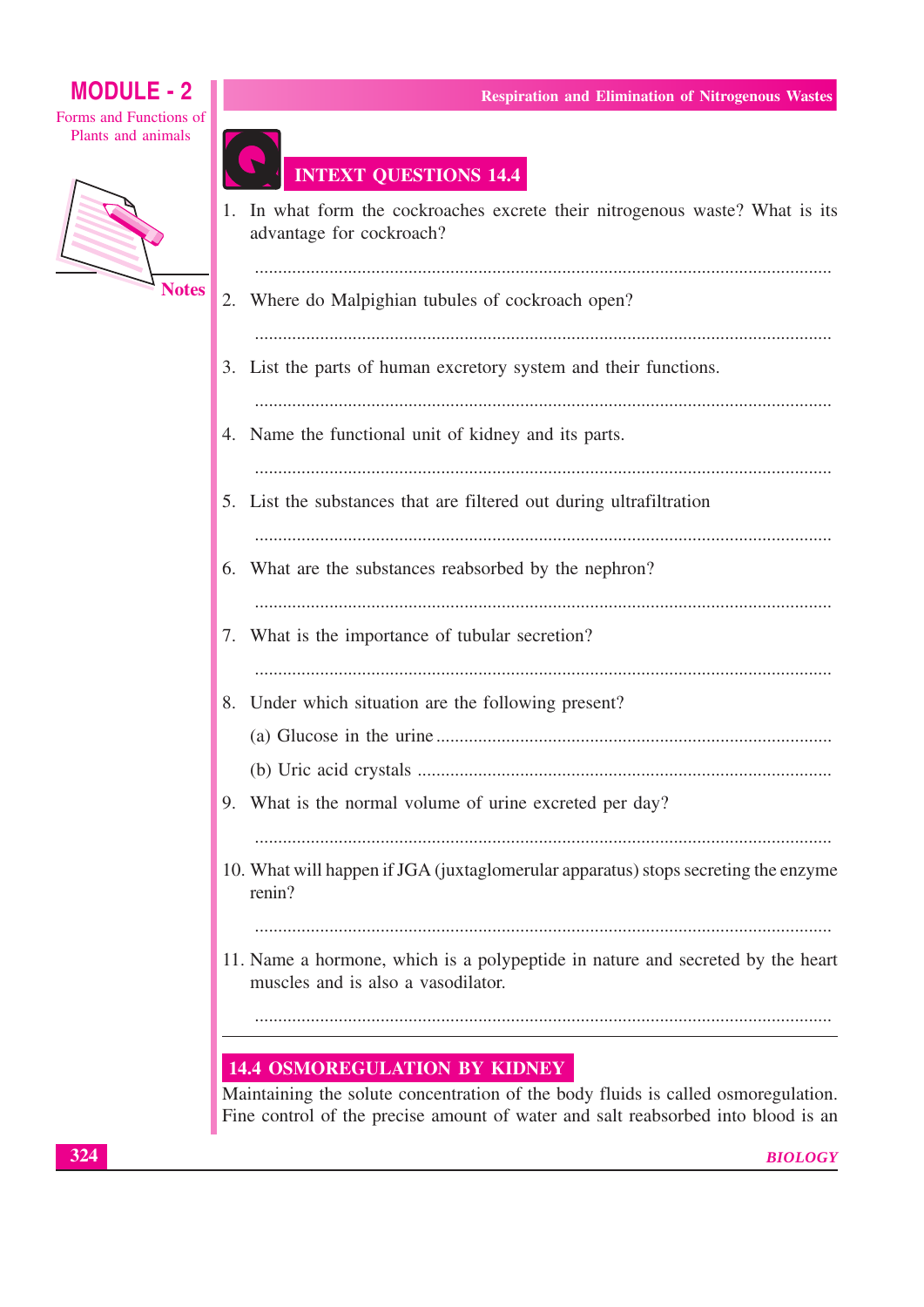important function of the distal convoluted tubules and collecting ducts. Depending on the need of the water in the body, kidneys excrete hypotonic (dilute) or hypertonic (concentrated) urine. Osmoregulation is controlled by the hormones ADH and aldosterone. Feedback circuits regulate their secretion.

- (a) When the water content of the body is more, leading to low osmotic pressure, less ADH (anti diuretic hormone) is released. Hence the wall of the DCT and collecting tubules remain less permeable and as a result plenty of dilute urine (hypotonic urine) is excreted.
- (b) When water content of the body is low, the posterior pituitary secretes more of ADH. The permeability of the tubules is increased. As a result more water is reabsorbed into the blood and reduced volume of concentrated urine is excreted (hypertonic urine). Diuresis means the production of increased amount of urine, so anti diuresis means reduction of urine volume and hence the name antidiuretic hormone or ADH.
- (c) Urine is also concentrated by the counter current system of the descending and ascending limbs of Henle's loop. About 5% of the water from the filtrate is absorbed in this part.
- (d) In response to low sodium ion concentration (or low blood pressure) another hormone, **aldosterone** is released by the adrenal cortex. It stimulates the kidney tubules to absorb sodium ions in exchange of potassium ions. This leads to reabsorption of water by osmosis. As a result of increased blood volume the blood pressure is increased. Similarly high sodium concentration will inhibit aldosterone release and as a result in would lead to lower sodium ion concentration in blood.

You will learn more about hormones in lesson 16.

#### **14.5 HAEMODIALYSIS AND KIDNEY TRANSPLANTATION**

#### **Haemodialysis**

- 1. The blood urea level rises abnormally (uraemia) in patients suffering from kidney failures. In such patients, an artificial kidney is used for removing excess urea from the blood by a process called **haemodialysis**. It is carried out in the following steps:
- 2. Blood is taken out from the artery of the patient and cooled to  $0^{\circ}$ C.
- 3. This blood is then passed through cellophane tubes of the artificial kidney. Cellphane is permeable to micro molecules such as urea, uric acid and mineral ions. It is not permeable to macromolecules such as plasma proteins.
- 4. Outside the cellophane tube is the dialyzing fluid, which has some solutes like those in blood plasma but no nitrogenous molecules like urea, and uric acid.
- 5. Hence the nitrogenous compounds from within the cellophane tubes flow into the dialyzing fluid by diffusion.
- 6. Blood coming out of the artificial kidney is warmed to the body temperature and returned to the vein of the patient.

Forms and Functions of Plants and animals

**MODULE - 2** 

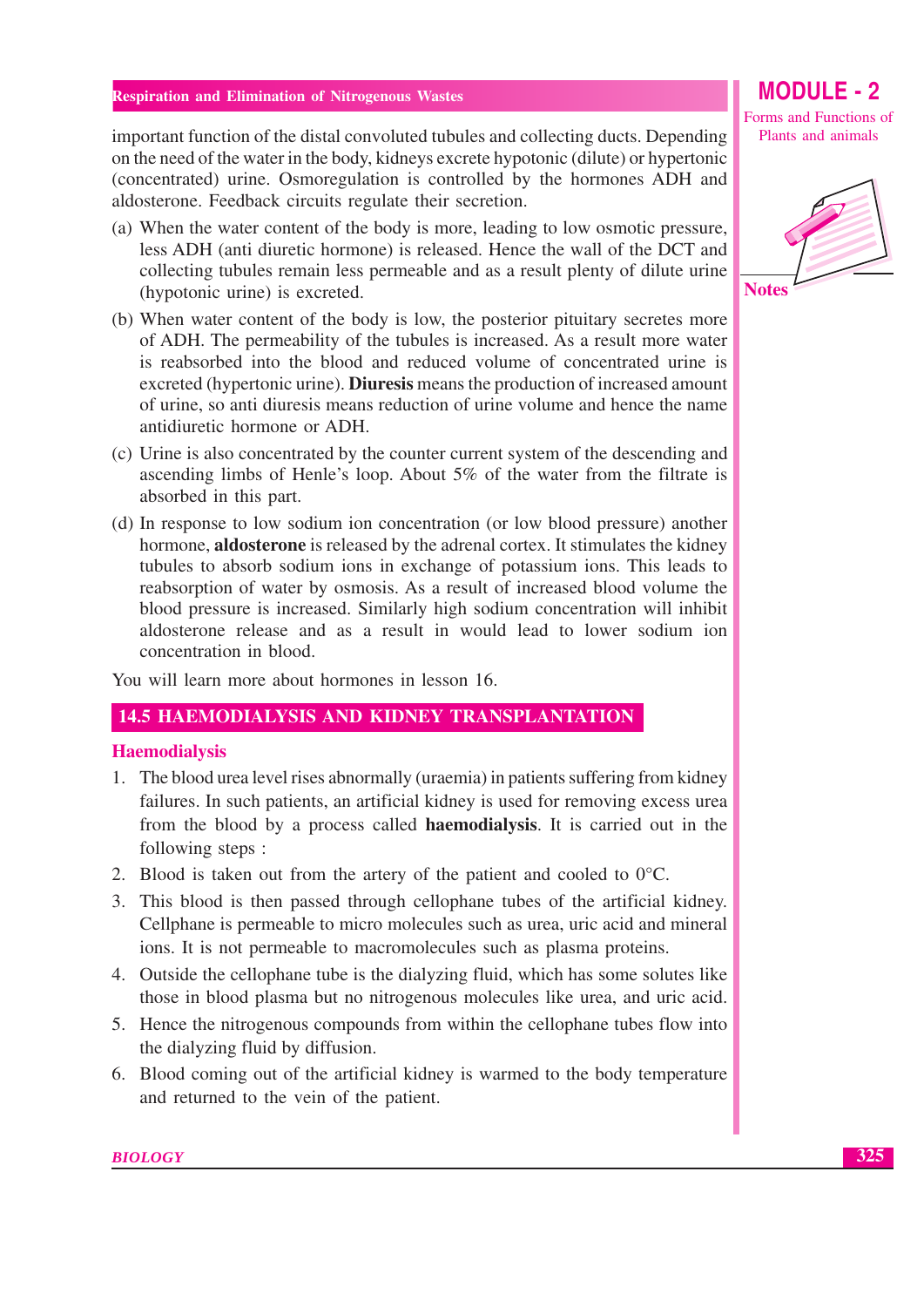

- Donated kidney may come from a living person or a donor who has recently  $\bullet$ died.
- The genetic make up of the donor should be as close to the patient as possible,  $\bullet$ that is, if it is donated by a close relation, it reduces the chances of rejection.
- Drugs are, however, used to prevent rejection of the transplanted kidney by the body.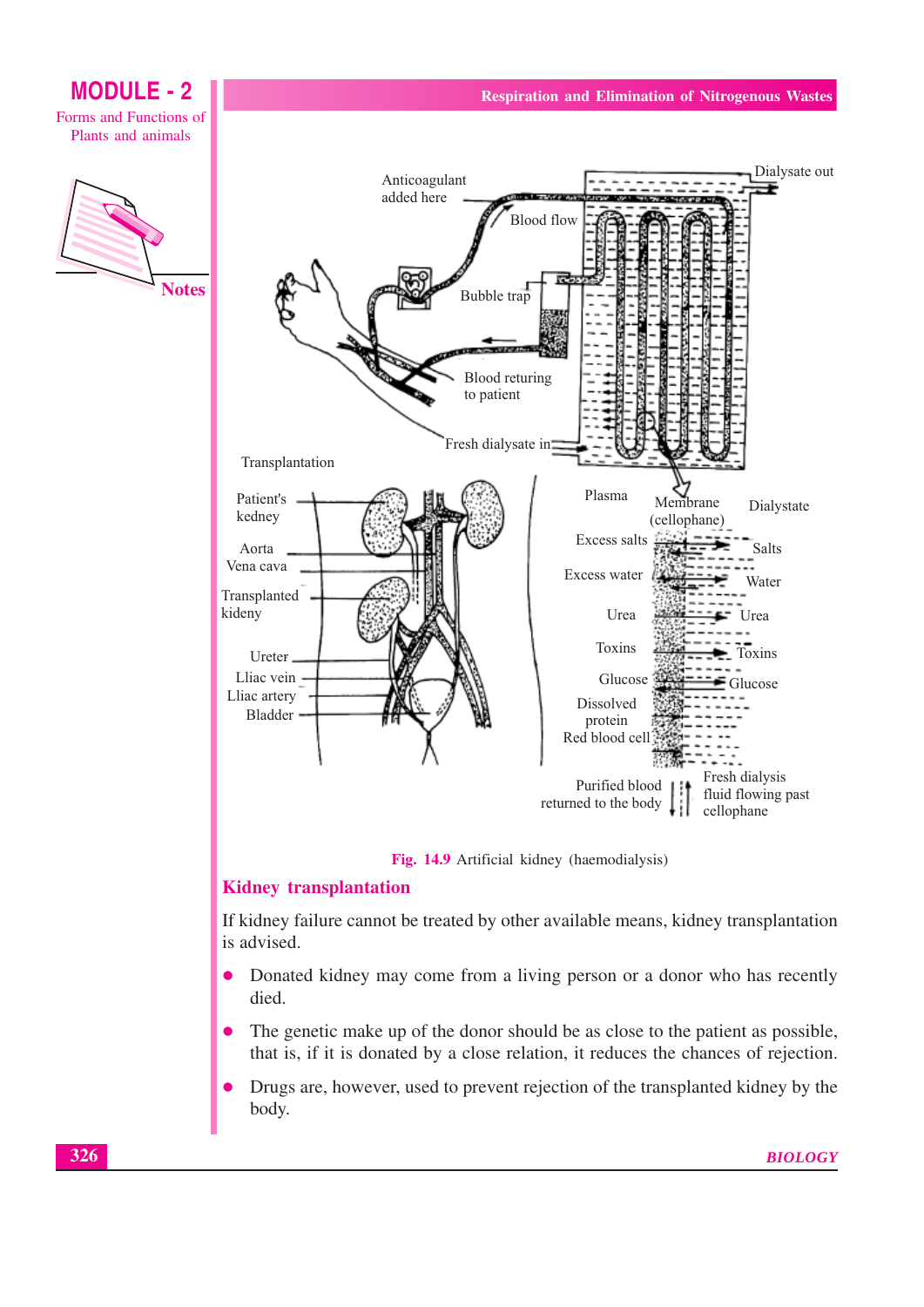### **14.6 ROLE OF LIVER IN EXCRETION**

- It excretes bile pigments, cholesterol, drugs and some vitamins.
- It excretes all the above mentioned substances in bile, which flows into the small intestine and from there these get removed with the faeces.
- Formation of urea and uric acid (from ammonia) also takes place in liver. These are removed from the body by the kidneys.



## **INTEXT QUESTIONS 14.5**

- 1. Name the organ where urea is formed.
- 2. Why is cellophane used in haemodialysis?
- 

3. What is the composition of dialyzing fluid?

4. From which type of blood vessel artery or vein, is the blood taken out for dialysis?

- 5. When is kidney transplantation advised?
	-
- 6. How is bile pigment removed from our body?



- Metabolic activities produce a number of waste products that need removal from the body.
- Breathing is a mechanical process of inhaling air (inspiration) and giving out of  $CO<sub>2</sub>$  rich air (expiration).
- Skin acts as the breathing organ for earthworm. It is thin, moist and richly supplied with blood capillaries.
- Cockroaches have air tubes called trachea for respiration. Air reaches directly to the tissues for gaseous exchange. Blood does not participate in gaseous transport.
- In humans, air passes through respiratory passage as follows-

Nostrils→Pharynx→Trachea→Bronchi→Bronchioles→Alveoli in lungs

**BIOLOGY** 

 $M$  $O$  $D$  $H$  $F$ . 2

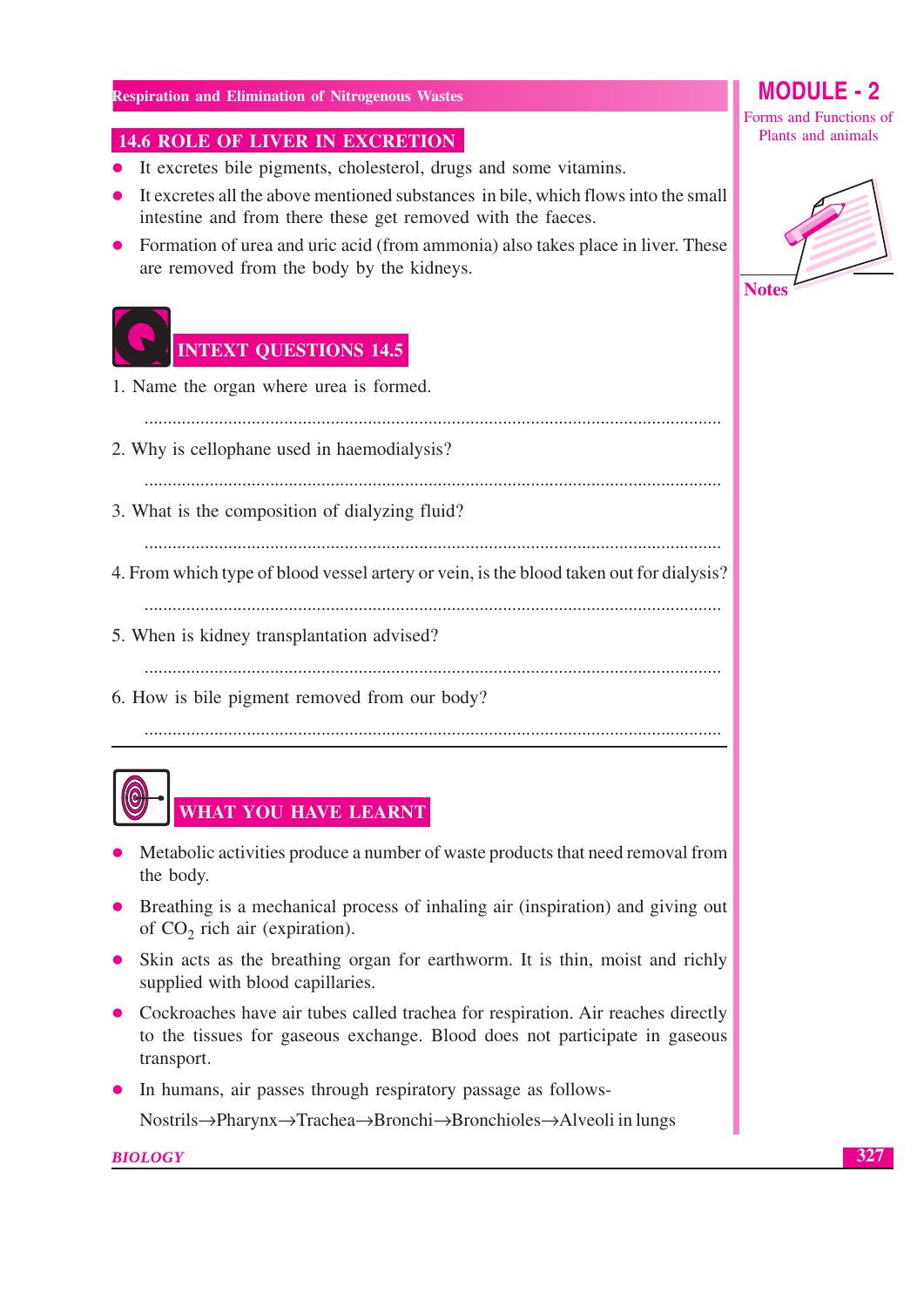Forms and Functions of Plants and animals



**Notes** 

- Cellular respiration is a chemical process which takes place within the cell and  $\bullet$ is associated with release of energy.
- Haemoglobin is an iron containing pigment that can easily combine with oxygen and transport it to different parts of the body.
- Carbon dioxide in blood is transported in three ways: (a) dissolved in plasma, (b) as carbaminohaemoglobin, and (c) as bicarbonates
- Aerobic respiration takes place in the presence of oxygen. 38 molecules of ATP,  $\bullet$ carbon dioxide and water are released during this process.
- Anaerobic respiration takes place in the absence of oxygen. 2 molecules of ATP, carbon dioxide and alcohol or lactic acid are produced during this process.
- Excretion is the removal of nitrogenous wastes from the body.
- Human excretory system consists of a pair of kidneys, a pair of ureters, a urinary bladder and a urethra.
- Nephrons are the filtering units of kidney.
- Urine formation by nephrons has three steps : ultrafiltration, reabsorption and tubular secretion.
- Urine consists of water, urea, unwanted salts and some drugs.
- Depending upon the kind of excretory product, animals may be classified as ammonotelic ureotelic, or uricotelic.
- An artificial kidney or dialysis machine may be needed in case of kidney failure.  $\bullet$
- Malpighian tubules in cockroach remove uric acid from the body cavity into the  $\bullet$ digestive tract for removal.
- Cigarette smoking is injurious to health and causes emphysema in which alveoli lose their elasticity.
- JGA or Jux taglomerular apparatus in the nephron helps to restore blood volume  $\bullet$ and blood pressure when it falls by secreting an enzyme renin.
- Heart secretes a hormone called antinatriuretic factor which helps in maintaining  $\bullet$ homeostasis, related to control of water, sodium, potassium and fat in the body.

# **TERMINAL EXERCISES**

- 1. List the major steps that are involved with respiration in humans.
- 2. How is oxygen transported in earthworm?
- 3. Name the respiratory pigment in earthworm.
- 4. What is the role of carbonic anhydrase in the transport of carbon dioxide in our body?
- 5. Which part of our respiratory system is known as the voice box?
- 6. Where are respiratory centres situated in our brain?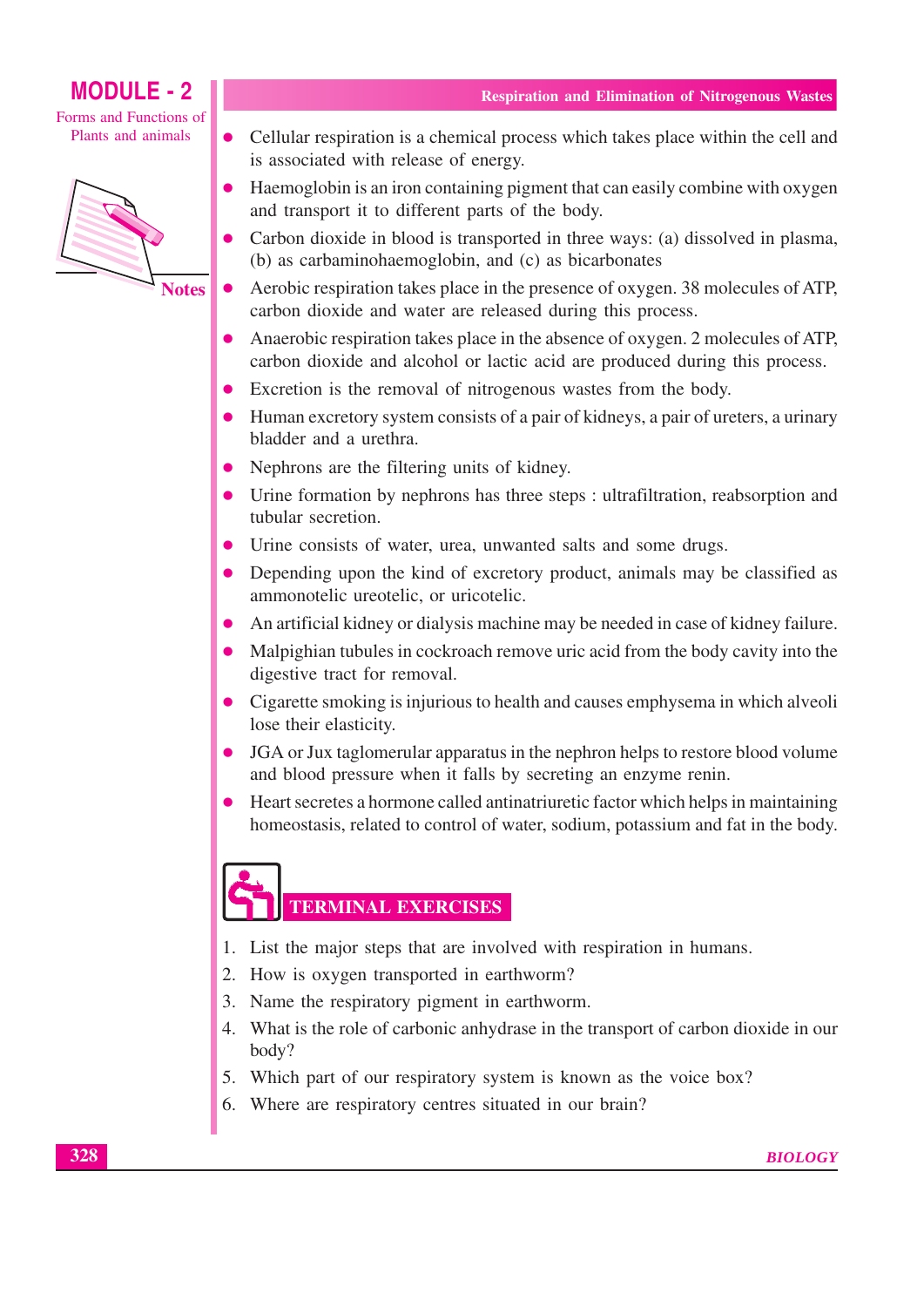- 7. Name one nitrogenous waste removed by the kidney.
- 8. Name the hormone the absence of which will result in excretion of hypotonic urine.
- 9. What is the role of cellophane in dialysis?
- 10. Why is inspiration said to be an active phase and expiration as passive phase?
- 11. Differentiate between
	- (a) Breathing and respiration
	- (b) Inspiration and expiration
- 12. List the special features of alveoli that enable easy gaseous exchange.
- 13. What is vital capacity, tidal volume and residual volume?
- 14. Give reasons for the following:
	- (a) Exchange of gases at the alveolar surface continues even during expiration.
	- (b) Trachea and bronchi do not collapse when air pressure decreases inside them.
- 15. Draw the excretory system of human and label the parts.
- 16. Draw the structure of a nephron and label the parts.
- 17. What is the cause and symptoms of pneumonia and TB?
- 18. What is the role of liver in excretion?
- 19. Explain how nitrogenous wastes are removed from the body of cockroach.
- 20. How does ultrafiltration and reabsorption occur in nephrons?
- 21. Explain how gaseous exchange takes place in the lungs.
- 22. How is oxygen transported from the lungs to the tissues and carbon dioxide from tissues to the lungs?
- 23. How is (a) Water balance, and (b) Salt balance maintained by kidney?
- 24. List the parts of human respiratory system in correct sequence and state their functions.
- 25. List three characteristics of our lungs which make them suitable as respiratory surface.



## **ANSWERS TO INTEXT QUESTIONS**

- $14.1 \t1.$ Stepwise oxidation of glucose resulting in release of energy.
	- 2.  $O_2$ ,  $CO_2$
	- 3. Respiration by the skin; frog
	- 4. Red, haemoglobin
	- 5. Directly through tracheoles



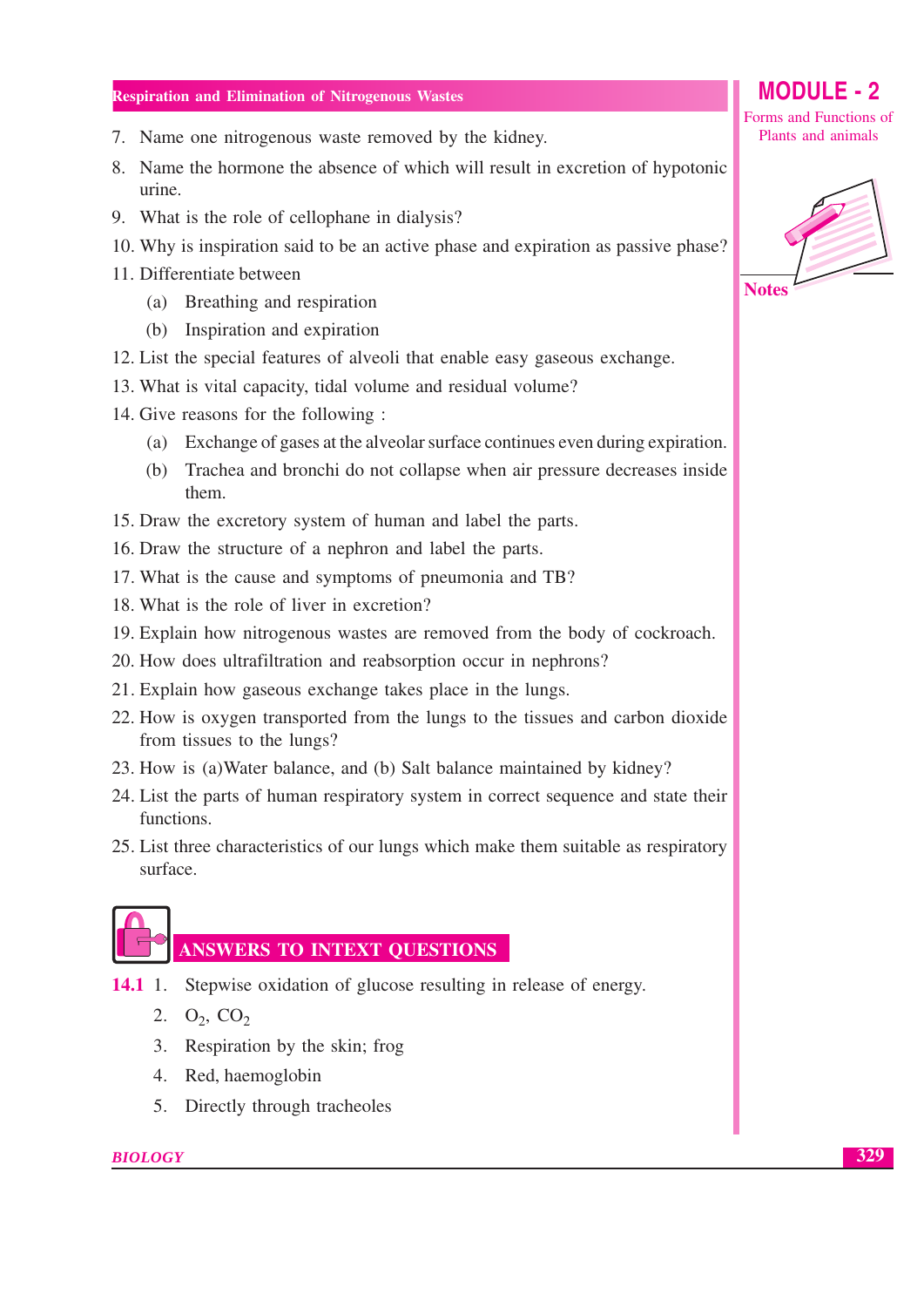Forms and Functions of Plants and animals



**Notes** 

- Insects 6.
- $7<sup>1</sup>$ Through spiracles
- 8. Nostrils  $\rightarrow$  pharynx  $\rightarrow$  bronchi  $\rightarrow$  bronchioles  $\rightarrow$  lungs

**Respiration and Elimination of Nitrogenous Wastes** 

- 9. Nasal cavity
- 10. Prevent food from entering the trachea or food pipe
- $14.2 \; 1.$ mechanism of taking in air and then giving it out
	- $2.$ relaxed and dome shaped
	- $\mathcal{L}$  $500$  mL 4.4 molecules 5. Pulmonary vein
	- 6. (a) dissolved in plasma as carbon dioxide  $-5\%$ 
		- (b) as carboxy carbamino haemoglobin in RBC  $-20\%$
		- (c) as bicarbonate ions in RBC or plasma  $-75\%$
	- 7. Bacillus Calmette Guerin (BCG)
	- 8. Silicosis or asbestosis
	- 9. Bronchitis is an infection of the bronchi and antibiotics can cure it whereas bronchial asthma is an allergic reaction.
	- 10. Emphysema
- $14.3 \t1.$ (a) Liver (b) Kidney
	- Ammonia; amoeba and fresh water fishes 2.
- $14.4 \t1.$ Uric acid; this is to prevent water loss as these animals need to conserve water
	- 2. Malpighian tubules open at the junction of mid and hind gut
	- 3. Kidney-filters nitrogenous wastes, excess of water and salt Ureters-transport urine to the bladder
		- Urinary bladder-temporary storage of urine
		- Urethra-drains urine outside the body
	- 4. Nephron, consisting of renal corpuscles made up of Bowman's capsules and glomerulus, PCT, loop of Henle, DCT, collecting duct
	- $5<sup>1</sup>$ Water, amino acid, glucose, urea, uric acid, minerals, vitamins.
	- 6. Water, glucose, some salts, amino acid and small quantity of urea and uric acid.
	- 7. Direct elimination of certain minerals can take place such as ammonia and potassium.
	- 8. (a) Diabetes mellitus (b) Gout
	- 9. 1200 to 1500 mL
	- 10. Blood Pressure will remain abnormally low.
	- 11. Antinatriuretic factor.